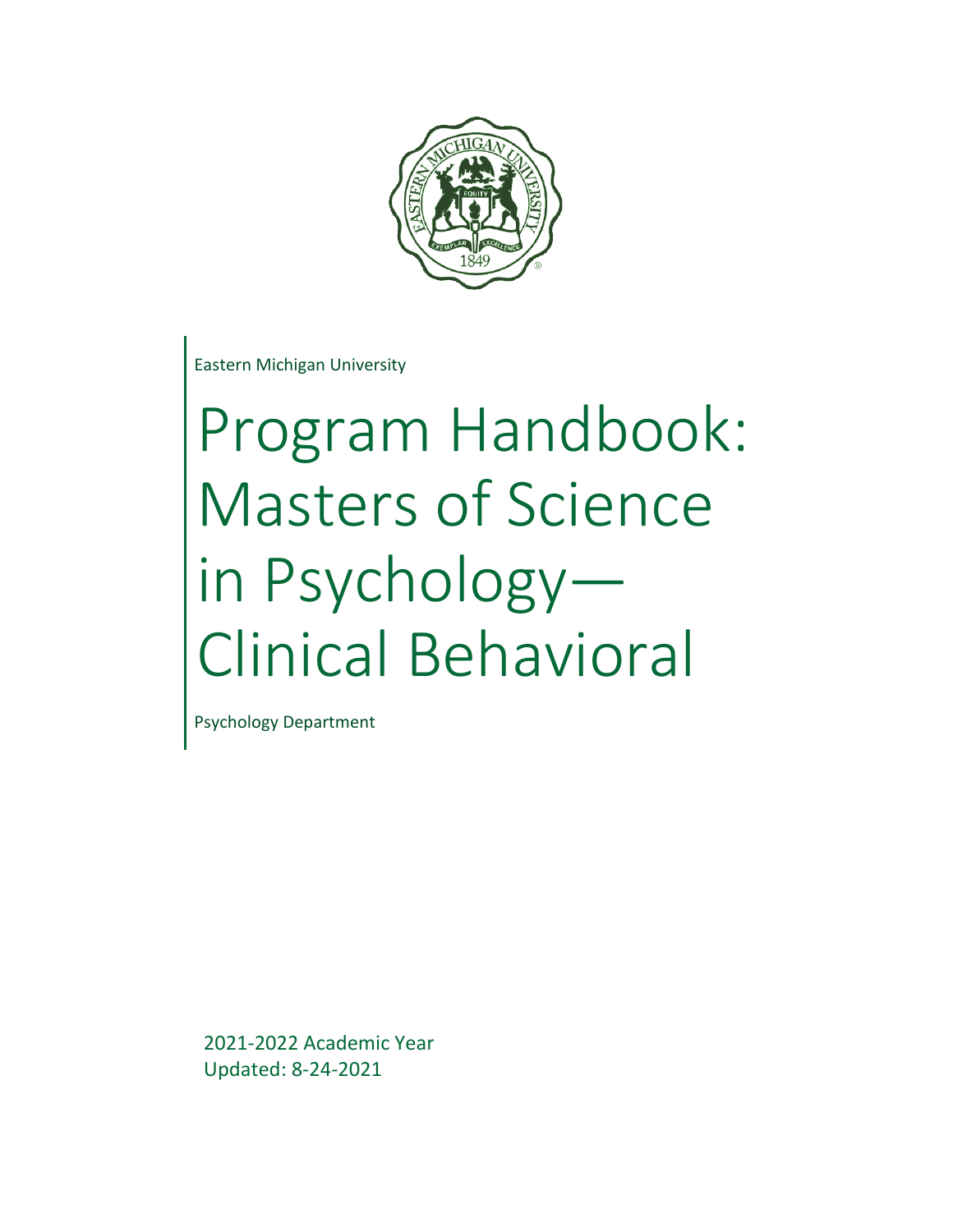# Contents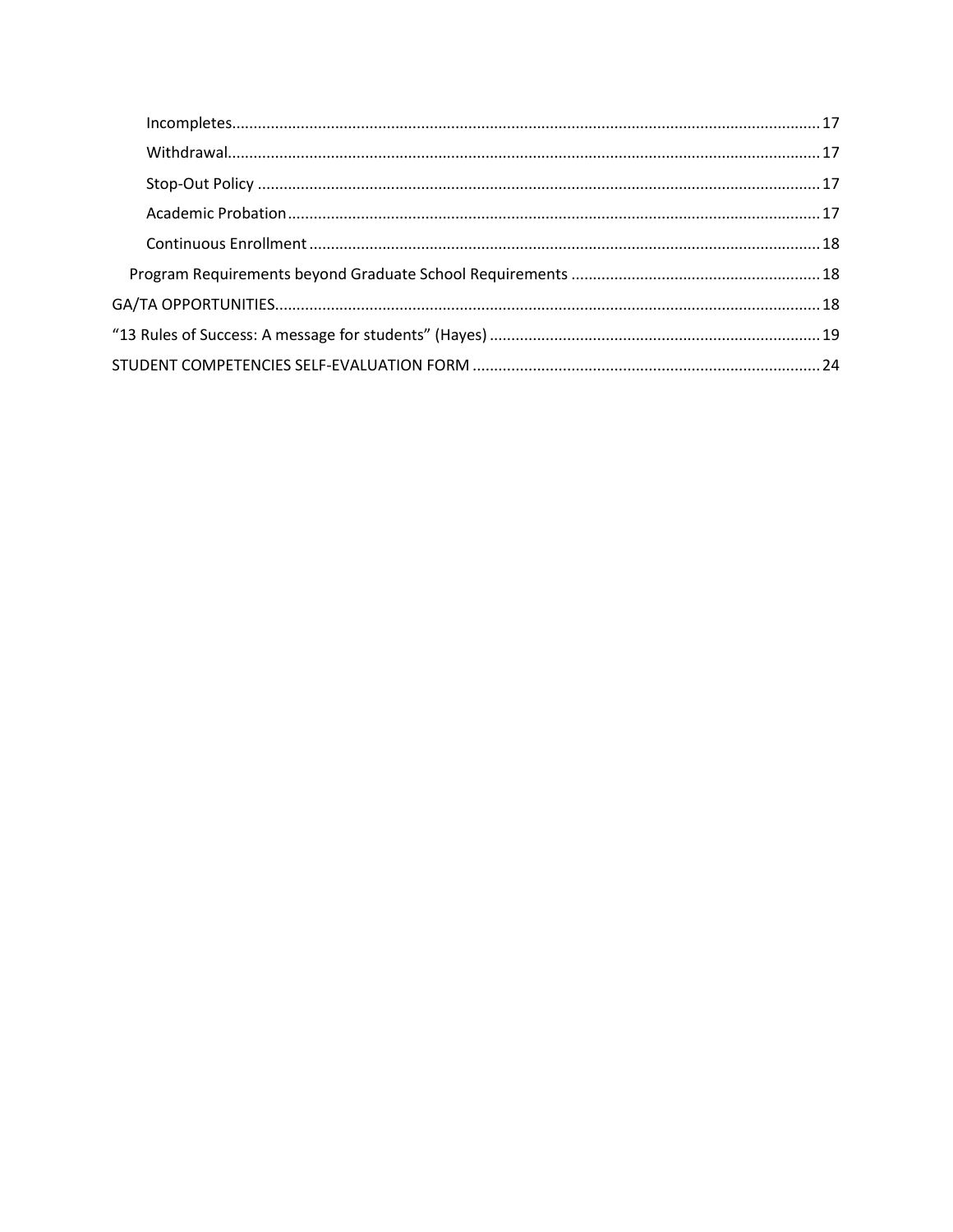# <span id="page-3-0"></span>INTRODUCTION

This handbook provides current and prospective students with information on the Clinical Behavioral MS program. This handbook covers the program's mission, program requirements, registration procedures, the evaluation of student performance and conduct, requirements of the graduate school, GA/TA opportunities, general advice for obtaining a successful graduate school experience, and a selfevaluation tool for monitoring student progress through the competencies the program aims to foster. Where relevant there are hyperlinks to resources beyond this document such as the EMU Graduate School, the Behavior Analysis Certification Board, the American Psychological Association Ethics Code, and the Michigan Department of Licensing and Regulatory Affairs (LARA) site for licensure in psychology.

## <span id="page-3-1"></span>Mission Statement

The mission of the Clinical Behavioral (CB) program is to produce scientist-practitioners who use behavioral science to improve the wellbeing of individuals, families, organizations, and communities. Experimental and philosophical foundations are essential for a rich career and an integrated approach to lifelong learning and professional development. The concepts and principles of behavior analysis underlie the majority of [evidence-based](https://www.div12.org/psychological-treatments/treatments/) behavior and [cognitive-behavior](https://doi.org/10.1016/j.beth.2012.05.002) therapies used for a wide range of clinical presentations<sup>1</sup>. The CB Program ensures students understand the behavioral science behind clinical interventions such as acceptance and commitment therapy, behavioral activation, dialectical behavior therapy, and early intensive behavioral interventions. Program graduates teach, innovate, and problem-solve to help individuals, families, organizations, and communities achieve their goals.

Michigan is one of the few states with *Limited License Psychologist (LLP)* as a career option for appropriately trained master's level psychologists. The EMU Clinical Behavioral

# *We Apply Behavior Analysis Everywhere!*

Program students receive training in evidence-based behavioral and cognitive-behavioral therapies. This includes "third-wave" behavior therapies such as Acceptance and Commitment Therapy (ACT) and Dialectical Behavior Therapy (DBT). Training in Applied Behavior Analysis (ABA) occurs early in the training sequence as concepts and principles of behavior analysis, as well as their application represent the conceptual and practical foundations for implementing a wide variety of treatments across populations and settings.

program is currently the only program in the country that provides the course work and practicum support for students to be eligible for both the LLP and BCBA credentials at the Master's level. Furthermore, department faculty have consultant roles at the state and national level regarding the scope of practice for the BCBA credential, allowing the program to stay at the leading edge of practice developments in this area.

<sup>&</sup>lt;sup>1</sup> As noted i[n Keplac et al. \(2013\):](https://doi.org/10.1016/j.beth.2012.05.002) These recommendations have been given strong support by the Board of Educational Affairs of the American Psychological Association, and formal endorsement by the Association for Behavioral and Cognitive Therapies (ABCT) Academic Training Committee, ABCT Board of Directors, ABCT Committee on Specializations and Affiliations, Academy of Cognitive Therapy, Academy of Psychological Clinical Science, American Board of Cognitive and Behavioral Psychology, American Board of Professional Psychology, Association for Behavioral Analysis International, Association for Contextual Behavioral Science, Association of Psychology Postdoctoral and Internship Centers, Association of Psychology Training Clinics, Behavioral Psychology Specialty Council, Council of University Clinical Psychology Training Programs, Council of Specialties, and the International Society for the Improvement and Teaching of Dialectical Behavior Therapy.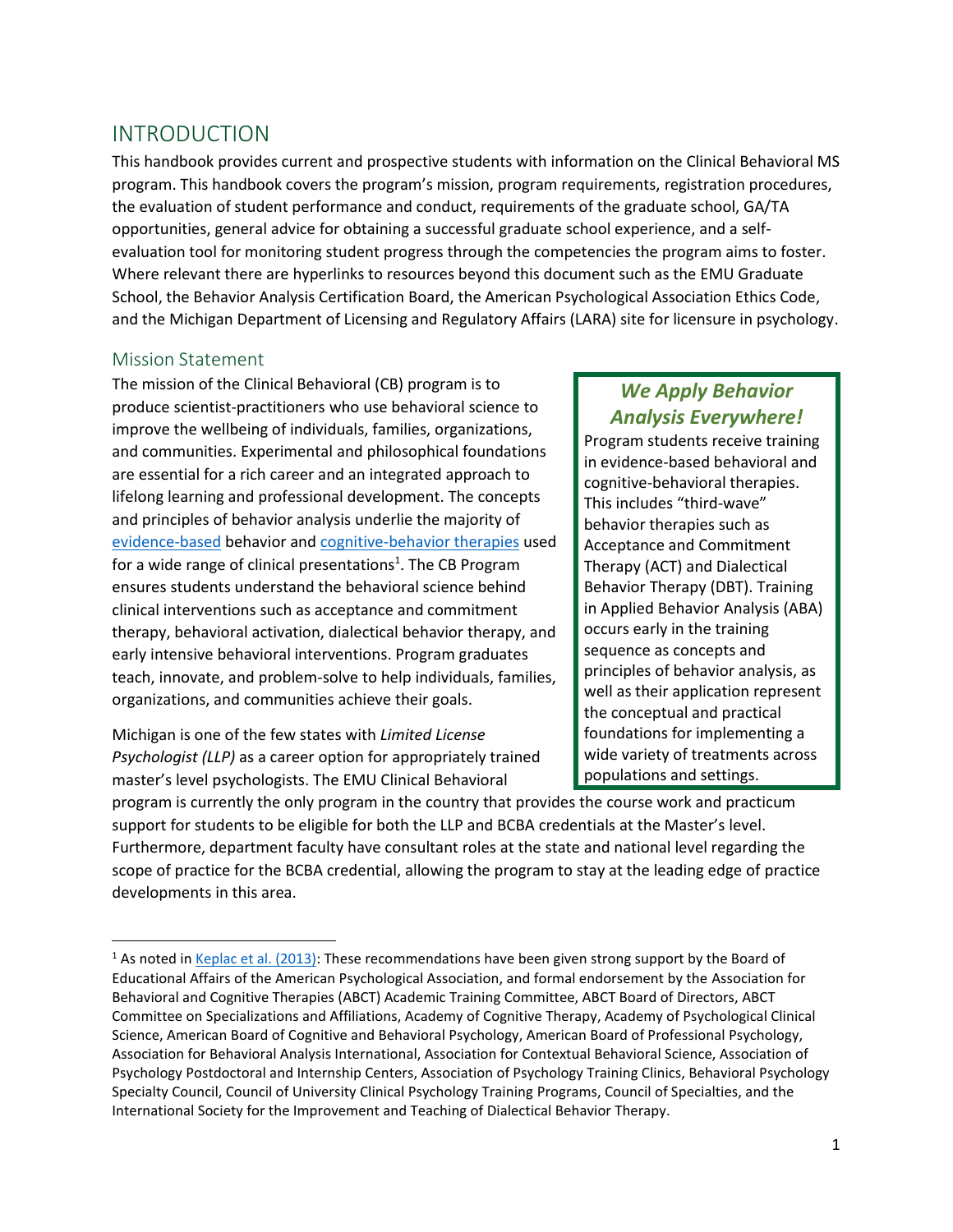## <span id="page-4-0"></span>Program Faculty

| abrigg11@emich.edu                                                               |
|----------------------------------------------------------------------------------|
| mbyrd@emich.edu                                                                  |
| cdrossel@emich.edu                                                               |
| tpenix@emich.edu                                                                 |
| amaragak@emich.edu                                                               |
| jtodd@emich.edu                                                                  |
| twaltz1@emich.edu                                                                |
| 487-2156<br>487-4919<br>487-0134<br>487-3228<br>487-2147<br>487-0376<br>487-4852 |

\*Program coordinator \*\*Practicum coordinator

## <span id="page-4-1"></span>Other Department Personnel

Interim Department Head: Natalie Dove, Ph.D. ndove@emich.edu Department Secretary: Rhonda Napier Department Phone: 487-1155

## <span id="page-4-2"></span>Advising

The CB coordinator is your faculty mentor initially. You will be assigned another faculty mentor as soon as possible upon matriculating into the program. Your mentor will help you make decisions about course work, career goals, research opportunities, professional issues, practica, and your program of study. As you develop in the program, you may find that you have interests in common with a different member of the CB faculty and may choose to change mentors. You may do so at any time. You should take care to discuss the change with your assigned mentor first, and then the CB Coordinator. This is not intended to be a formal procedure—this communication just helps ensure that you do not fall between the cracks in receiving advising. In addition, you may opt to work on a research project or thesis under the supervision any mentor. You should make regular contact with and consult your mentor about decisions affecting your program of study.

## <span id="page-4-3"></span>Placement of Graduates from EMU's Clinical Behavioral Program

As clinical psychology increasingly emphasizes analysis of behavior and behavior change, graduates from EMU's master's program in Clinical Behavioral Psychology are highly employable. Students of the CB Program are able to leverage their academic and practical training to tailor their scope of practice competencies to diverse needs in the behavioral healthcare marketplace. This unique skillset and training places our program graduates in high demand. The program has a strong commitment to maintaining its strong foundations in behavioral science while supporting diversity in practical training. This training supports the following types of interventions:

- Evidence-based behavioral and cognitive-behavioral therapies for outpatient and inpatient mental health presentations (e.g., anxiety, depression, trauma, BPD).
- Early intensive behavioral interventions for children with autism or other exceptional needs.
- Behavioral health interventions.
- Applied behavior analysis for a variety of vulnerable populations (e.g., geriatric, traumatic brain injury, serious mental illness)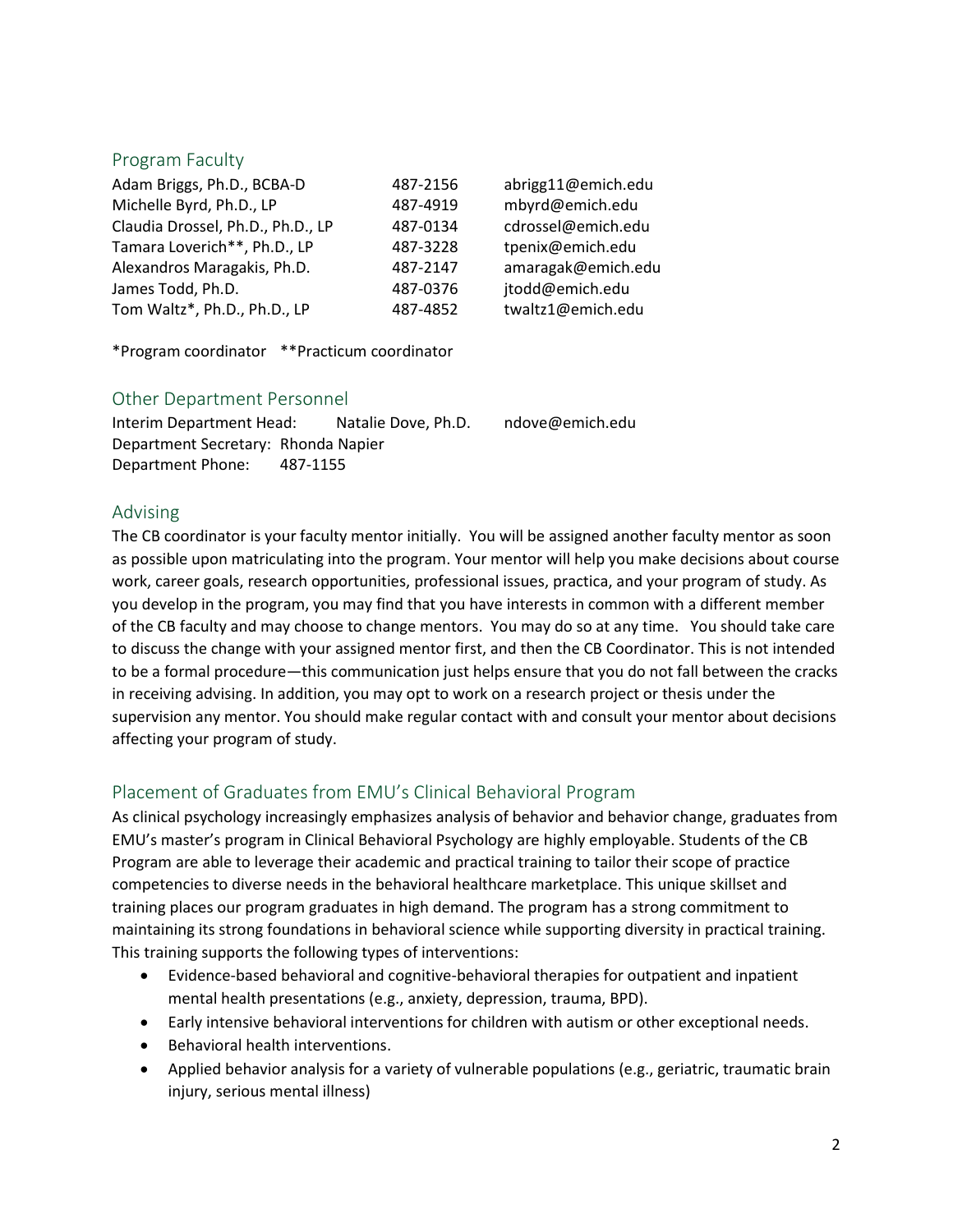Graduates of the program have obtained positions in the following settings:

## *Community Mental Health Agencies*

Examples of titles and responsibilities of CB graduates in Community Mental Health settings include: Placement services psychologist, outpatient psychologist, day treatment psychologist, behavioral specialist, development center psychologist, and geriatric psychologist. Typical duties and responsibilities include activities such as; writing behavior treatment plans, developing goals and objectives, membership on a behavior management committee, training staff to carry out behavioral intervention procedures, monitoring progress of clients, parent training, assisting teachers with schoolage clients, conducting social skills and assertiveness training groups, providing evidence-based behavioral and cognitive-behavioral therapies, helping persons with mental illness remain in the community, and developing plans to assist persons with developmental disabilities adapt to community living.

## *Outpatient Clinics*

Outpatient clinics typically serve specific populations and provide specialized services. CB graduates currently work full- and part-time carrying out a wide variety of psychological services. Examples of work responsibilities include: providing rehabilitation and community re-entry services to brain injured patients, providing clinical services to obese patients providing evidence-based behavioral and cognitivebehavioral therapies, treating addiction, teaching parents how to set up contracts for poorly behaved children, working in the home with parents of autistic children, and administrative and supervisory activities.

## *Department of Mental Health (DMH Facilities)*

Former CB students now work as psychologists in many state psychiatric hospitals and facilities for the developmentally disabled. Frequently they obtain the grade of a Psychologist VI and earn very competitive salaries.

## *Private Mental Health Contract Agencies*

CB graduates now work at independent agencies that were established by the DMH. They provide an array of psychological services to persons with mental health presentations and mental retardation who live in group homes, semi-independent living situations, and apartment programs.

## *Doctoral Programs*

Graduates have gone on to doctoral programs in applied behavior analysis and clinical psychology, including the doctoral program in clinical psychology in our department.

## <span id="page-5-0"></span>Graduate School Handbook

The [EMU Graduate School Handbook](https://www.emich.edu/graduate/policies/index.php) has many policies beyond those covered in the program handbook. Updates to the Graduate School Handbook are implemented immediately unless otherwise noted in that document.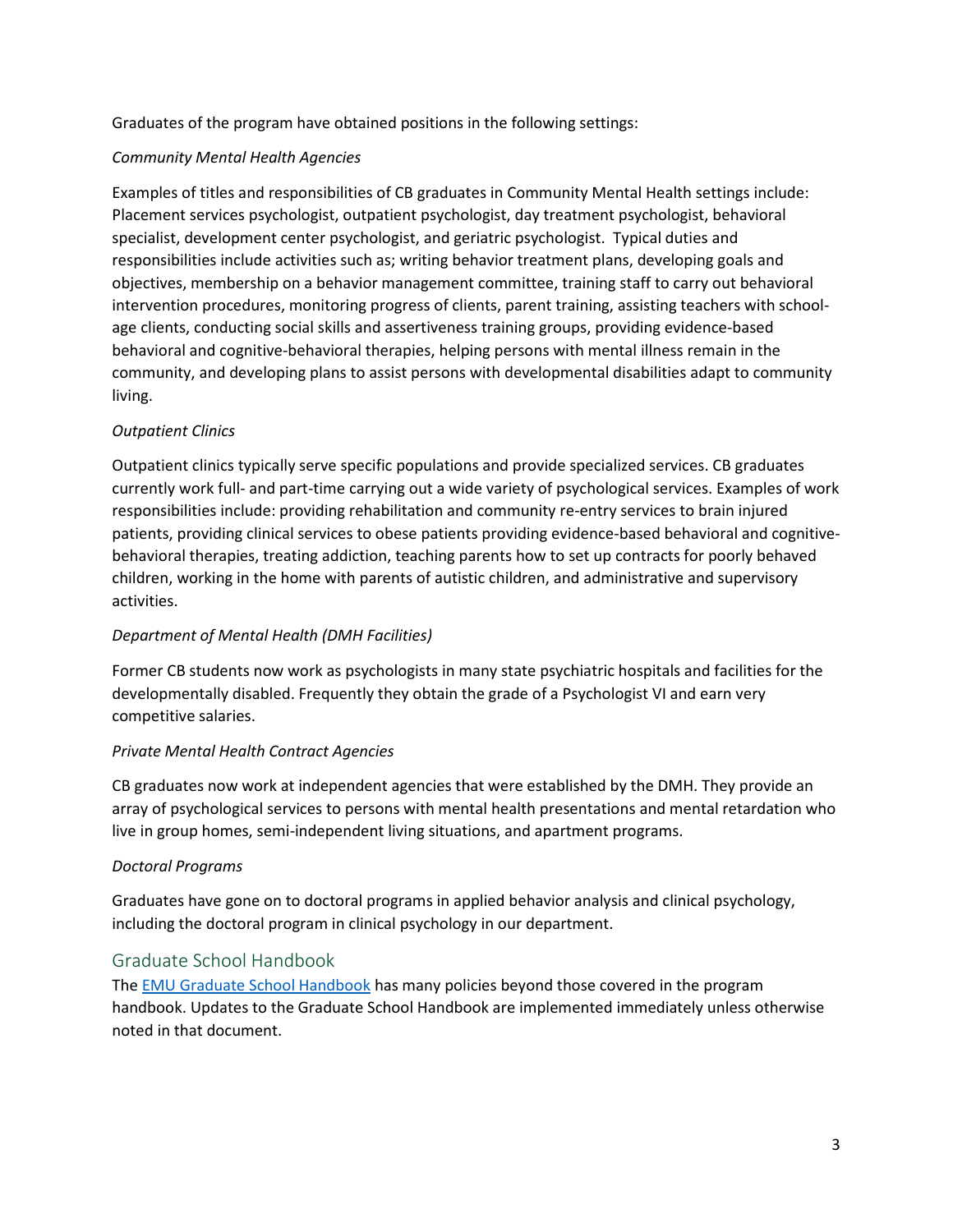# <span id="page-6-0"></span>PROGRAM REQUIREMENTS

## <span id="page-6-1"></span>Program Overview

The program integrates basic behavioral science courses with a clinical sequence that includes prepracticum training. The foundations of the behavioral approach to clinical behavioral practice are covered in PSY 620: Learning and PSY 623/651 Experimental Analysis of Behavior. Students complete PSY 619 Behavioral Assessment, PSY 625 Clinical Behavior Analysis and PSY 627 Behavioral and Other Evidence-based Psychotherapies which all focus on how to apply foundational knowledge to a variety of clinical problems.

## <span id="page-6-2"></span>Required Courses

## 1. Core courses

PSY 600 Psychological Statistics I PSY 615 Design and Analysis in Small-n Research PSY 620 Theoretical Foundations of Behavioral Science PSY 623 Concepts and Principles of Behavior Analysis/\*PSY 651 Prepracticum PSY 670 Scientific and Professional Ethics PSY 701 Supervision and Management in Service Settings PSY 743 Psychopathology

## 2. Assessment

PSY 619 Behavioral Assessment/\*PSY 641 Prepracticum PSY 762 Cognitive Assessment (required)

## 3. Treatment

PSY 625 Clinical Behavior Analysis/\*PSY 661 Prepracticum PSY 627 Behavioral and Other Evidence-based Psychotherapies/\*PSY 671 Prepracticum

## 4. Practicum

PSY 683 Field Placement and Seminar I PSY 684 Field Placement and Seminar II

## 5. Electives (3 credits)

Students take a minimum of 3 elective credits.

For a course to count toward the degree, students must receive a grade of B or better.

## <span id="page-6-3"></span>ABAI Verified Course Sequence

The Association for Behavior Analysis International (ABAI) has verified the CB MS program course sequence as meeting the 5<sup>th</sup> Edition, 315-hour coursework requirement for students taking the BCBA examination. The course sequence approval number for EMU is 51090. Although graduates of the CB MS program will still need to meet additional requirements (e.g., complete supervised field experience) before they can be deemed eligible to take the examination, applicants who provide verification that

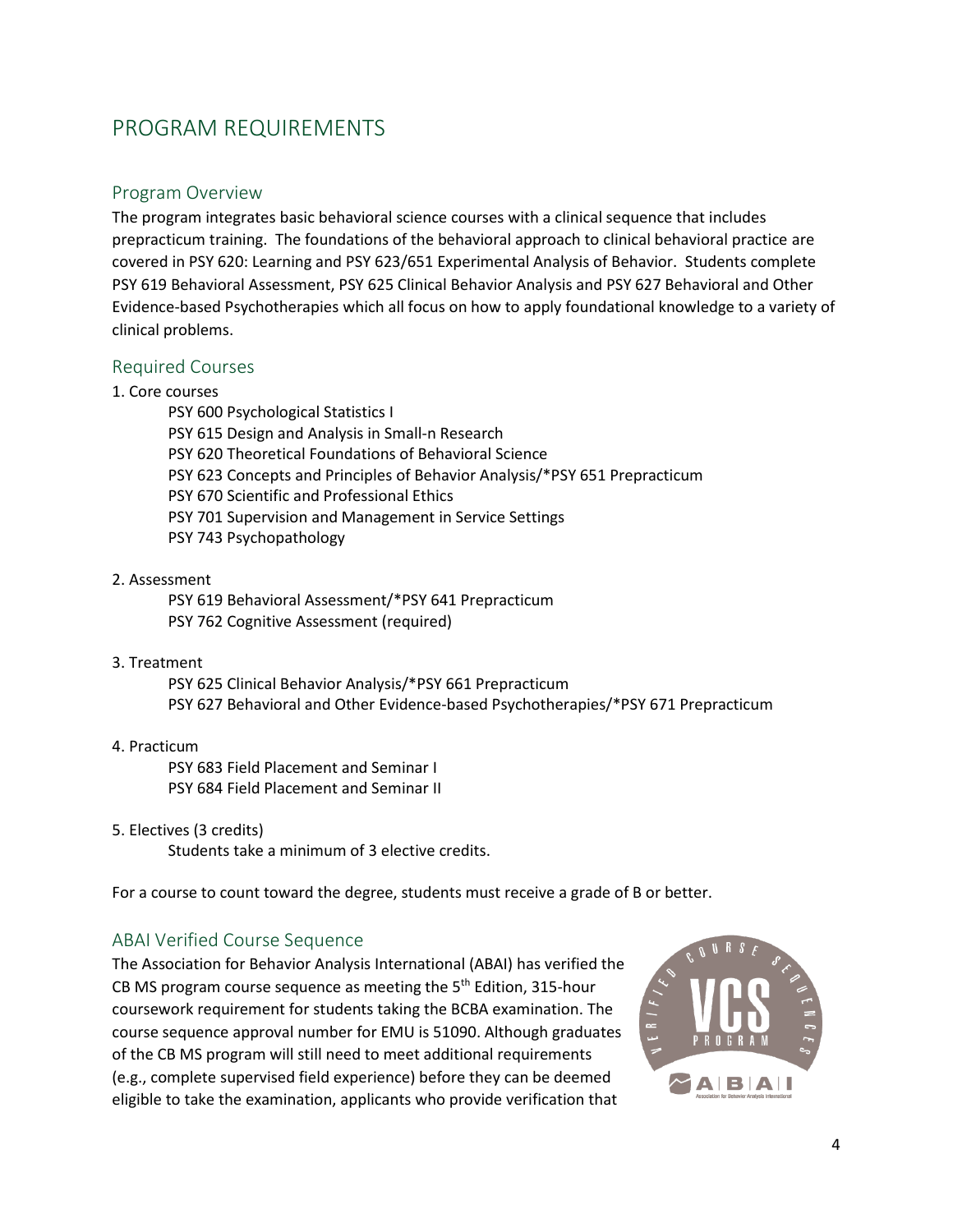they have completed this Verified Course Sequence (VCS) will not have to provide coursework documentation.

Please see the VCS Summary Table below to review the 5<sup>th</sup> Edition Task List content hour allocation across the CB MS program core courses:

| <b>Content</b><br>Areas and<br><b>Courses</b> | <b>BACB Compliance Code</b><br>and Disciplinary Systems;<br>Professionalism | Philosophical<br><b>Underpinnings</b> | Concepts<br>$\mathbf{g}$<br><b>Principles</b> | Philosophical<br><b>Underpinnings; Concepts</b><br>& Principles (BCaBA use<br>only) | <b>Measurements, Data</b><br>Display and<br>Interpretation;<br><b>Experimental Design</b> | <b>Behavior</b><br><b>Assessment</b> | <b>Behavior-Change</b><br><b>Procedures; Selecting</b><br>and Implementing<br><b>Interventions</b> | Personnel<br>Supervision<br>and<br>Management |
|-----------------------------------------------|-----------------------------------------------------------------------------|---------------------------------------|-----------------------------------------------|-------------------------------------------------------------------------------------|-------------------------------------------------------------------------------------------|--------------------------------------|----------------------------------------------------------------------------------------------------|-----------------------------------------------|
| <b>BCBA</b><br>(reference)                    | 45                                                                          | 90                                    |                                               |                                                                                     | 45                                                                                        | 45                                   | 60                                                                                                 | 30                                            |
| <b>PSY 615</b>                                |                                                                             |                                       |                                               |                                                                                     | 45                                                                                        |                                      |                                                                                                    |                                               |
| <b>PSY 619</b>                                |                                                                             |                                       | 4                                             |                                                                                     |                                                                                           | 37                                   | $\overline{2}$                                                                                     |                                               |
| <b>PSY 620</b>                                |                                                                             | 31                                    | 11                                            |                                                                                     |                                                                                           |                                      |                                                                                                    |                                               |
| <b>PSY 623</b>                                |                                                                             |                                       | 45                                            |                                                                                     |                                                                                           |                                      |                                                                                                    |                                               |
| <b>PSY 625</b>                                | ٠                                                                           | $\overline{2}$                        | 3                                             |                                                                                     | 3                                                                                         | 8                                    | 25                                                                                                 |                                               |
| <b>PSY 627</b>                                |                                                                             |                                       |                                               |                                                                                     |                                                                                           |                                      | 42                                                                                                 |                                               |
| <b>PSY 670</b>                                | 45                                                                          |                                       |                                               |                                                                                     |                                                                                           |                                      |                                                                                                    |                                               |
| <b>PSY 701</b>                                |                                                                             |                                       |                                               |                                                                                     |                                                                                           |                                      |                                                                                                    | 45                                            |

## <span id="page-7-0"></span>Other Program Requirements

## <span id="page-7-1"></span>Practica & Prepractica

You must take four prepractica (e.g., PSY 641, 651, 661, 671) before you can commence field practicum courses (PSY 683/684). The full-time course sequence ensures you have all four prepractica that are required before you begin the external practicum. Hours accumulated in advance of completing the three prepracticum courses will not be counted toward your required 500 hours. With permission from the CB Practicum Coordinator (Dr. Loverich) you may complete a total of 40 practicum hours prior to the fall term in which you enroll in PSY 683. If you are pursuing the BCBA you may complete additional hours in the summer prior to the start of the course with permission as well. Students seeking a BCBA practicum placement need to ensure they also secure supervision from a licensed psychologist (LP) so their practicum hours can also be eligible for the LLP credential in Michigan.

You are responsible for securing your practicum placement—placement will not happen without active effort on your part. You should discuss a possible practicum site with the CB Practicum Supervisor (Dr. Loverich) during the fall of your first year. There will be a practicum application orientation meeting and a fair at which to meet practicum representatives. It is important for all students to familiarize themselves with the supervisor requirements for all the credentials they are aiming to receive relevant supervised experience. Michigan LLP standards are posted and updated through the [Michigan Board of](http://www.michigan.gov/lara/0,4601,7-154-72600_72603_27529_27552---,00.html)  [Psychology.](http://www.michigan.gov/lara/0,4601,7-154-72600_72603_27529_27552---,00.html) BCBA supervision standards are posted and updated through the [Behavior Analysis](https://www.bacb.com/supervision-requirements/)  [Certification Board.](https://www.bacb.com/supervision-requirements/)

We maintain files for you to examine in your search for a placement. Currently, these files are located in the Practicum Coordinator's office. The files contain various kinds of information, some of which have been contributed by previous CB students who have completed practicum hours in the settings. You should be aware that not all practicum sites are particularly well-prepared to provide you with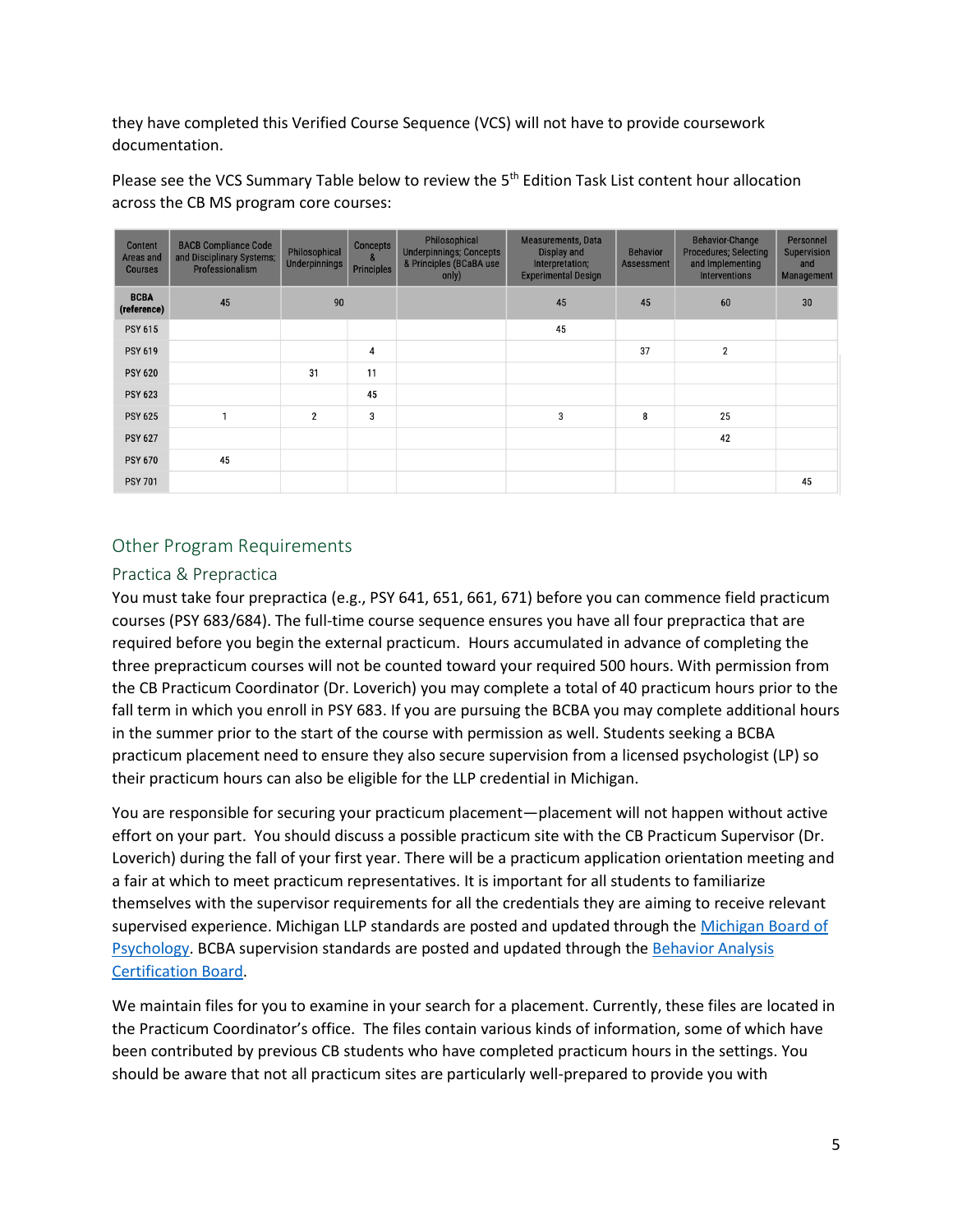behavioral supervision. The CB program does not rule out placements in more eclectic settings if it seems appropriate for the individual student.

## *APPLYING FOR A PLACEMENT*

Once you have identified a placement of interest, contact the appropriate practicum supervisor, usually with a vita and cover letter. The Practicum Coordinator will be able to guide you regarding what is required by each site. Sites vary in terms of requirements (e.g., letters of recommendation, transcripts, documentation of affiliation agreement with EMU, and how much they know about the CB program).

Your cover letter to the practicum site contact person should address your training and interests and how they match what the practicum site has to offer. Your vita should detail all basic personal information, your educational history, and degree programs. It should also include all behavioral health care-related experience, volunteer work, behavioral and clinical graduate courses completed or enrolled in currently, prepracticum courses, professional activity such as posters and presentations, and extracurricular activity such as for service organizations. List any awards and honors. Finally, list professional references; CB faculty are most recommended here.

If invited for an interview, preview the site's activities and know your vita. Follow your interview with a post-interview letter of thanks. If you receive offers from more than one site, notify those whom you are not accepting as soon as possible.

## *CB FORMS FOR PLACEMENTS*

To monitor placements and protect students, the CB program has specific forms you must complete in conjunction with your practicum.

- 1. Clinical Practicum Contract. The same instructor is responsible for having on file for you a completed contract.
- 2. Practicum Evaluation Forms. The same instructor is responsible for collecting completed progress report forms at the end of each 250 completed hours (up to and including 500 hours).
- 3. Site and Supervisor Evaluation. At the completion of your practicum experience you will be asked to submit an evaluation of the site and supervision received so that we may make improvement as needed.

## *RELATED ISSUES*

*Minimum hours per week for 500-hour practicum.* Students need to work 16-20 hours per week at their site toward the accumulation of the 500 practicum hours needed for the TLLP as required by the licensing process in the State of Michigan.

*Supervision of Practicum Hours***.** For each 20 hours of clinical work you complete, your site supervisor is required to provide you with two hours of supervision. They could include additional supervisees and may be in forms other than face to face individual supervision. Your supervisor must be a fully licensed doctoral level psychologist in the state of Michigan, or an approved experienced MS level person at a CMH [\[Michigan Psychology Licensing Rules\]](http://dmbinternet.state.mi.us/DMB/ORRDocs/AdminCode/1657_2016-048LR_AdminCode.pdf). You may choose to also pursue certification as a Behavior Analyst. You will need to choose a site with BCBA supervision as well as a fully licensed psychologist if you aim to obtain both the BCBA credential and the LLP. Some supervisees with practica at sites providing BCBA only supervision will need to make arrangements to contract for LLP supervision if the site is not able to do so on behalf of its practicum students.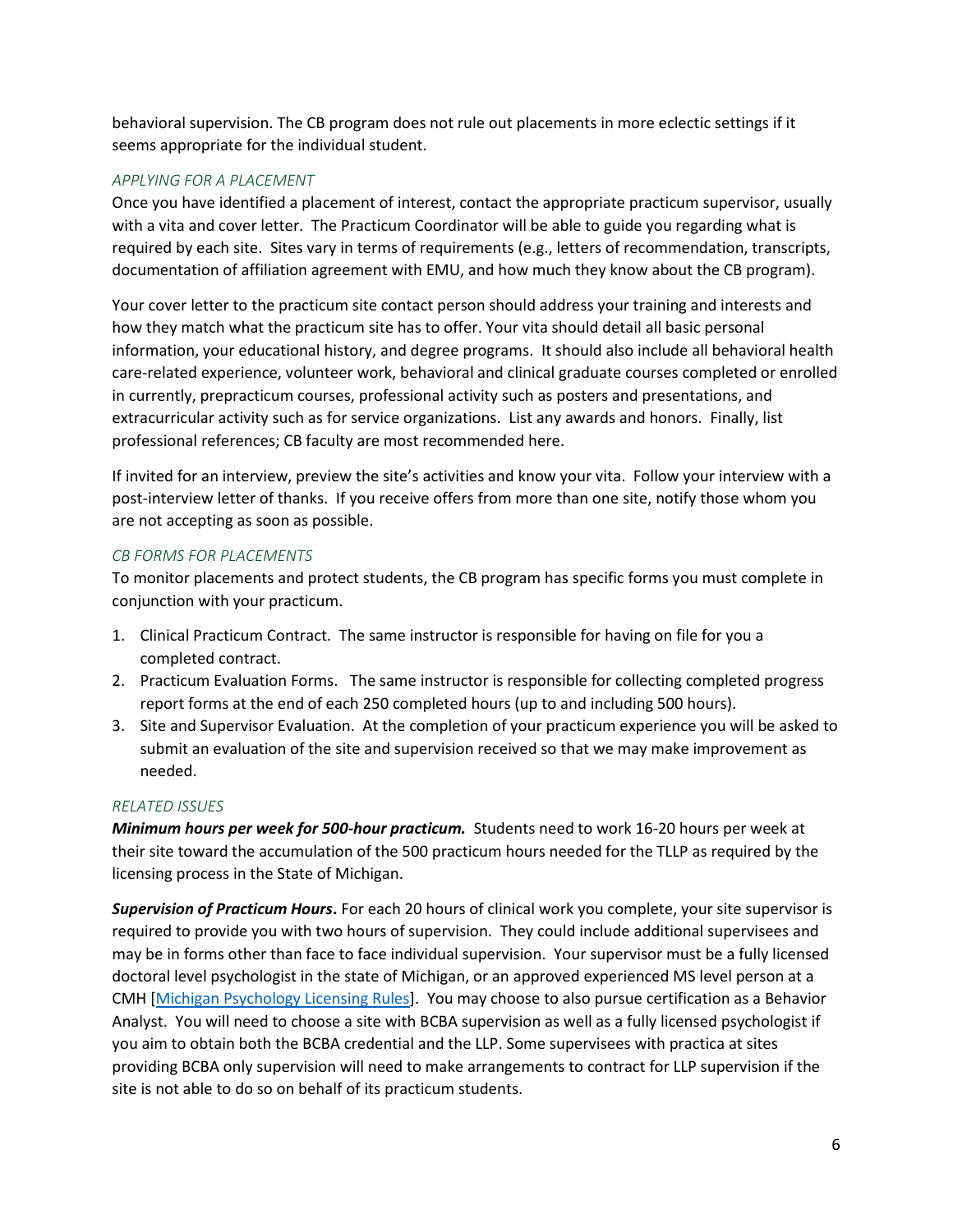*Application for Michigan licensing.* For application materials, visit the Michigan.go[v web site.](http://www.michigan.gov/lara/0,4601,7-154-72600_72603_27529_27552---,00.html) You may also phone the Michigan licensing board at (517) 335-0918.

**Certification of Psychology Education Form.** To apply for licensure, you will need to submit a Certification of Psychology Education form. You will fill out one side (Section I) will forward the form to the CB Coordinator to complete and send to the Board. Before giving the form to us, you should type in the information at the top of Section II of the form (top of back side): Educational Institution, your name, dates you attended graduate program, degree and discipline (Psychology). Supply the departmental representative to whom you forward the form with an envelope addressed to the Board. A stamp is not necessary.

*Board Certification in Behavior Analysis.* The BCBA certification application is completed online through the applicant's [BACB Account.](https://gateway.bacb.com/Account/Login.aspx) After completing the online application, additional required documents must be submitted to the BACB in one complete packet. These supplemental documents include evidence that the applicant has completed (a) a MS degree, (b) ABAI VCS coursework, and (c) supervised field experience. Because EMU's CB MS program is an [ABAI VCS,](https://www.abainternational.org/vcs/directory/course-sequence-information.aspx?csid=07d4fb8e-65b4-e911-8116-000c29a8e632) the applicant will simply need to submit their official transcripts to confirm their degree and coursework[. Final Experience](https://www.bacb.com/experience-standards-monthly-system/)  [Verification Form\(s\)](https://www.bacb.com/experience-standards-monthly-system/) that follow the [acceptable signatures policy](https://www.bacb.com/acceptable-signatures-policy/) will need to be submitted as well. Transcripts and Final Experience Verification Form(s) can either be submitted electronically (transcripts must be sent directly from institution) t[o application@bacb.com](mailto:application@bacb.com) or via mail (transcripts must be an unopened envelope that is clearly from that institution) to **BACB – Applications, 7950 Shaffer Pkwy, Littleton, CO 80127 USA**. Applicants may pay the application fee online or choose to mail a check with their supplemental documents.

Complete applications received by th[e application deadline](https://www.bacb.com/examination-information/exam-dates/) will be reviewed and responded to in advance of the following month's [testing window.](https://www.bacb.com/examination-information/exam-dates/) Once an application is approved, the BACB will send an authorization to the test delivery company[, Pearson VUE,](https://home.pearsonvue.com/bacb) allowing the applicant to schedule an appointment and pay to take the examination at a Pearson Vue testing center. When studying for the exam, it is important to understand th[e BCBA examination content and structure.](https://www.bacb.com/bcba/bcba-exam/)

Please check the BAC[B web site](https://www.bacb.com/bcba/) for the most current information on the BCBA credential application and examination process.

## *BCBA SUPERVISED FIELDWORK HOURS*

The Behavior Analysis Certification Board (BACB) is the national organization that regulates the requirements for the BCBA credential. The supervised fieldwork practices and standards differ in their timing from that used for the practicum timing leading to the limited license in psychology available in the state of Michigan. Specifically, trainees complete a year of course work before starting the supervised practicum that is a formal part of the Clinical Behavioral Psychology program. This formal practicum experience (with associated course enrollment) is the only time practicum/fieldwork experiences fall under EMU's student practice insurance umbrella.

The BACB, however, allows trainees to begin collecting supervised fieldwork hours the first day of the semester a student enters a graduate program. If a student is interested in accumulating BCBA supervised field work hours at the beginning of the program, they will need to independently seek out an employer who is willing to provide supervision and has completed the required supervision training modules from the BACB. In most cases, students entering the program seeking BCBA field supervision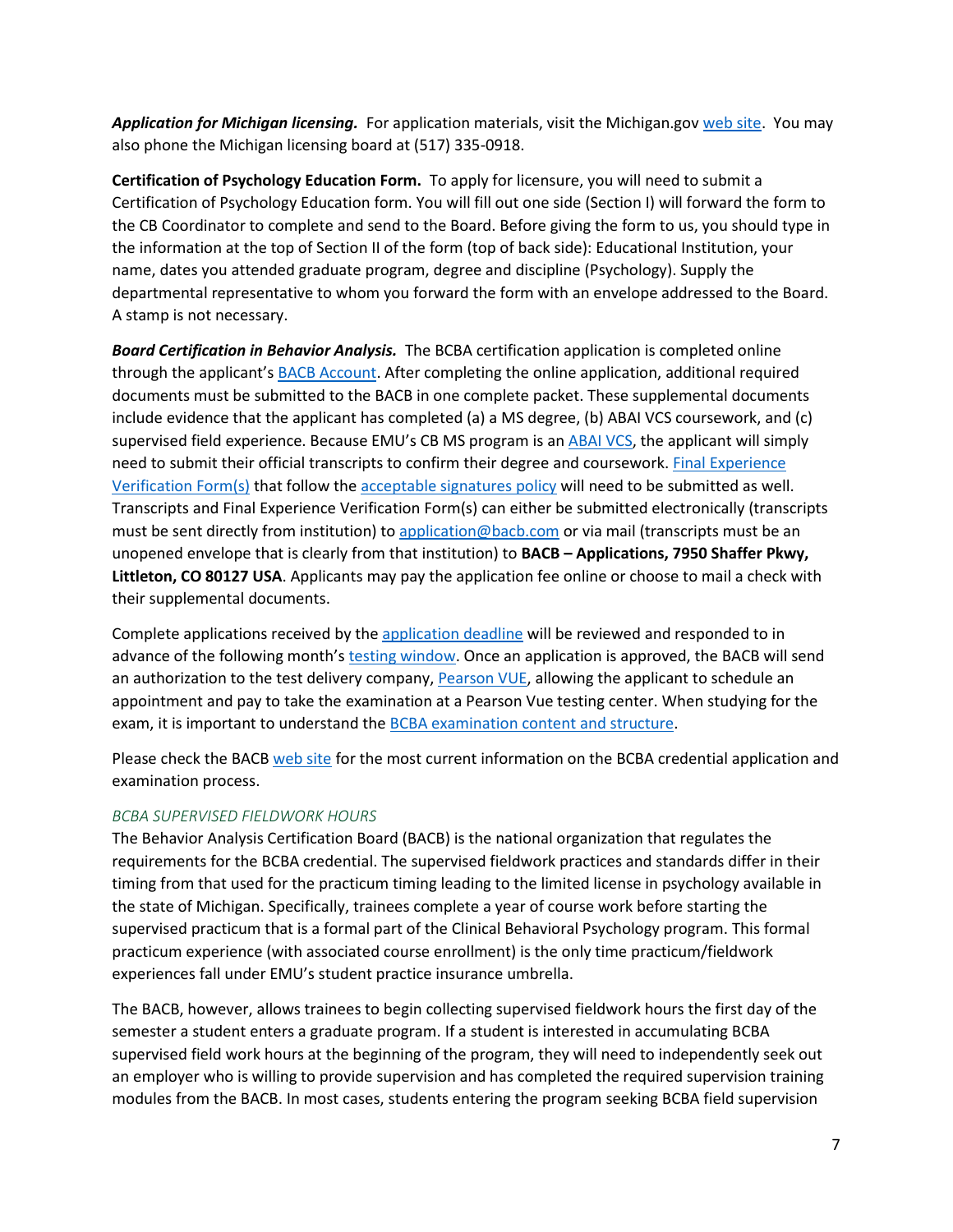hours are already employed in service settings implementing behavioral interventions under the supervision of a BCBA. The program does not know a student well enough on the first day of classes to serve as a reference for a placement. The EMU Clinical Behavioral Psychology program does not facilitate placing incoming students into supervised fieldwork settings until the second year of the program. In general, collecting hours in the first year is not recommended. When students start supervised fieldwork in their first year the placement will not have a contract with EMU that holds them to supervision standards expected by the program. The BACB does have supervision standards and ethical requirements for supervision practices that should be followed, but EMU does not monitor compliance with those standards until a student is participating in the formal practicum process in the program. Fieldwork experiences should have increasing levels of responsibility that go above and beyond the direct provision of services as a technician. Students obtaining supervised fieldwork hours prior to starting the official practicum course sequence in the second year should have open discussions with their BCBA supervisor regarding how those hours are preparing them for increased levels of responsibility. Students interested in obtaining BCBA fieldwork experience are recommended to meet with faculty for advising regarding their professional development plans.

## <span id="page-10-0"></span>Optional Thesis

Doing a thesis is optional for Clinical Behavioral students and has advantages and disadvantages. Advantages include the amount of learning that occurs with such a project and the excellent preparation the thesis affords for doctoral study. In addition, having completed a thesis is a concrete demonstration of your commitment to your field to prospective employers and doctoral programs. It is expected that the thesis will be a joint effort developed by the student, the Chair of the student's thesis committee and the members of the thesis committee. A common disadvantage is that experimentation takes considerable time and effort. Students who do not start the thesis process early are at risk for needing more than five semesters to complete their degree. Many students elect to get involved with research at EMU independent from (and sometimes in addition to) completing a formal thesis. This is especially true for students interested in applying to doctoral training programs.

Listed below are the procedures which should expedite the successful completion of the thesis.

## *Generating Thesis Ideas*

- 1. Meet with various faculty who specialize in areas in which you might like to work and ask if it might be possible for you to do research with these faculty.
- 2. Methods of generating thesis questions include keeping a journal of potential ideas as you read journal articles, discussing and critiquing various studies, making observations of behavior problems and brainstorming about methods that might be applied. It may be possible to contract with a faculty member to receive independent study credit for development of the thesis up through the proposal stage.
- 3. Discuss research ideas with faculty until it becomes clear to you that you will or will not be able to agree on a thesis question.
- 4. If you agree on a thesis question, ask the faculty member if he/she will serve as your thesis advisor, and ask for suggestions as to who might serve on your thesis committee.

#### *Writing the Proposal*

5. With your advisor's assistance, write up a draft of your thesis proposal which includes an introduction, method section (subject, apparatus, procedure, research design, measurement, and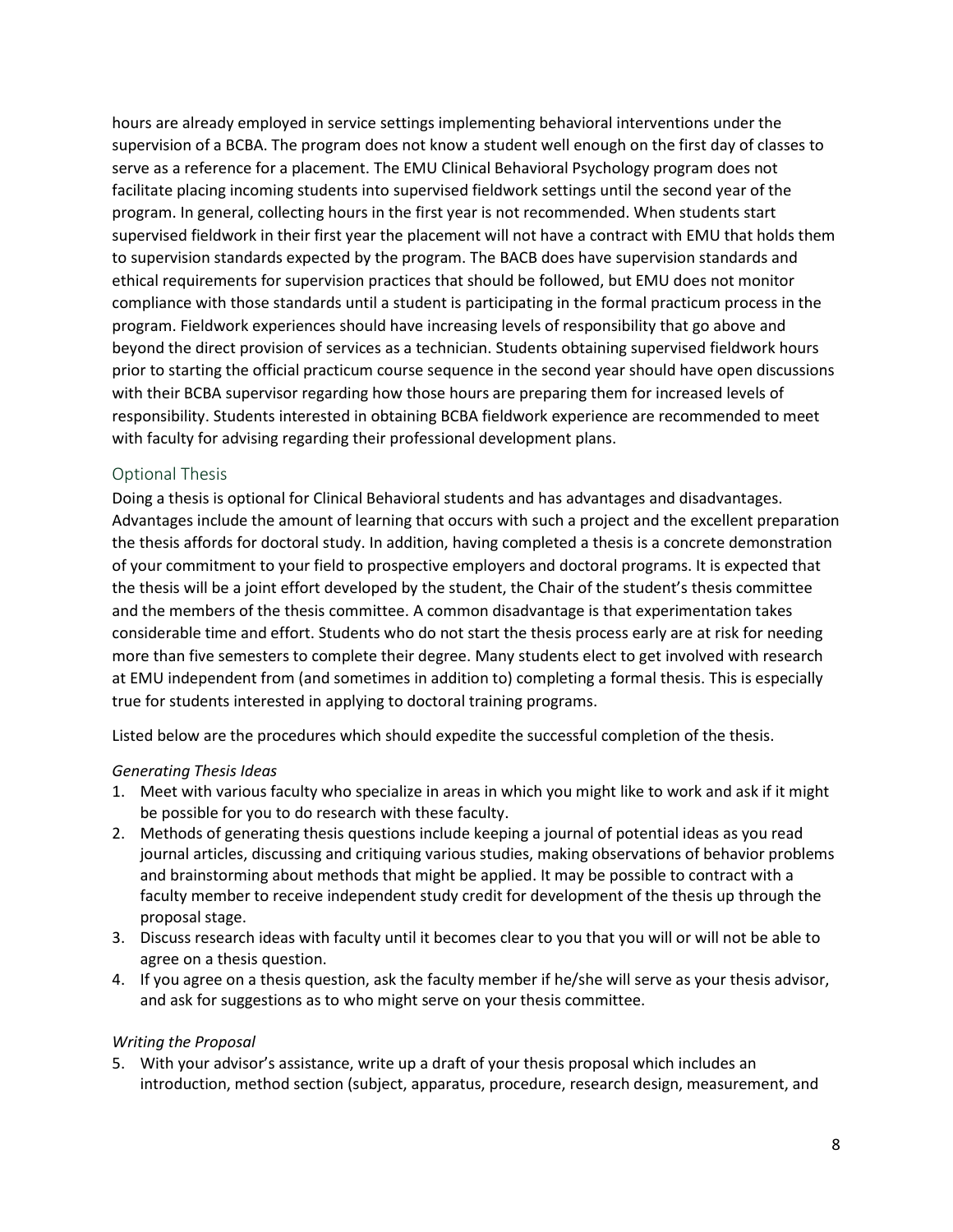date recording techniques), references, and appendices (including data recording sheets, rapid assessment instruments, draft of informed consent, and Human Subjects Review Application).

- 6. Submit each draft of your proposal to the thesis advisor for comments and revision. Typically students go through several revisions based on ongoing input from the thesis advisor before a draft is considered acceptable by the thesis advisor. It is sole judgment of the thesis advisor to determine whether a proposal is adequate, ethical and feasible.
- 7. All thesis proposals must include an appendix that specifies summer semester thesis workload expectations for the student. Thesis projects can have different needs. Some can be suspended for the duration of the summer while others, due to either the nature of the study or the role of the study in an overall research program, require continuous progress over the summer. If the project does not require summer progress, then the appendix will simply state:

"This project does not require that the student make continuous progress over the summer and there is no requirement for continuous enrollment in thesis credits summer semesters. In the absence of continuous enrollment, the student is reminded that the EMU graduate school will only accept graduate credits that have been completed within six years of the date of graduation. Courses older than this will need to be repeated."

If the project does require summer progress, then this appendix shall state:

"This project requires that the student make continuous progress over the summer semester(s) and requires continuous enrollment via additional thesis credits over the summer(s). [Add text describing summer workload expectations and thesis credit enrollment required (1, 2, or 3 credits) as appropriate for the project]

Failure to enroll in thesis credits will result in the project being turned over to the mentor and the thesis being terminated. Thesis credits enrolled in to date will be converted to Independent Study credits and grades will be assigned consistent with the quantity and quality of the work completed as evaluated by the thesis mentor."

Again, this appendix regarding the statement of summer workload is required even if the mentor and student anticipate that the project will be complete/defended prior to the summer semester.

- 8. Early in the process, discuss with your thesis advisor the faculty you would like to serve on your committee. At least two of the three committee members need to have clinical credentials (e.g., LP, BCBA). Three members must be faculty in the EMU Psychology Department. You can add a fourth member from outside the department or university if inclusion of this person makes sense for your project.
- 9. Once your advisor agrees that you have a good working draft, confirm with him/her two other persons to serve on your thesis committee. Ask these potential committee members whether or not they will serve, which is up to their discretion. The committee approva[l form](https://www.emich.edu/psychology/forms/grad_form.php) must be completed and signed by the program coordinator and department chair prior to the proposal defense.

## *The Proposal Meeting*

- 10. Once the proposal is ready for distribution, schedule a meeting for approximately two weeks later in which you and your committee (advisor and two other members) can discuss your proposal. The proposal meeting consists of an introduction by your advisor, a 30-minute presentation of your proposal (with visuals), and 45 minutes for questions, discussion and suggestions for improvement of the proposal. Two outcomes of the proposal meeting are possible.
	- a. The proposal is deemed satisfactory and the candidate may proceed.
	- b. The proposal is not satisfactory. If the proposal is not satisfactory (i.e., needs to be revised) then the committee provides a detailed description of these deficiencies and the actions needed to address these deficiencies. In some cases, the deficiencies may be small or easily addressed via text revisions to the proposal and will not require another oral proposal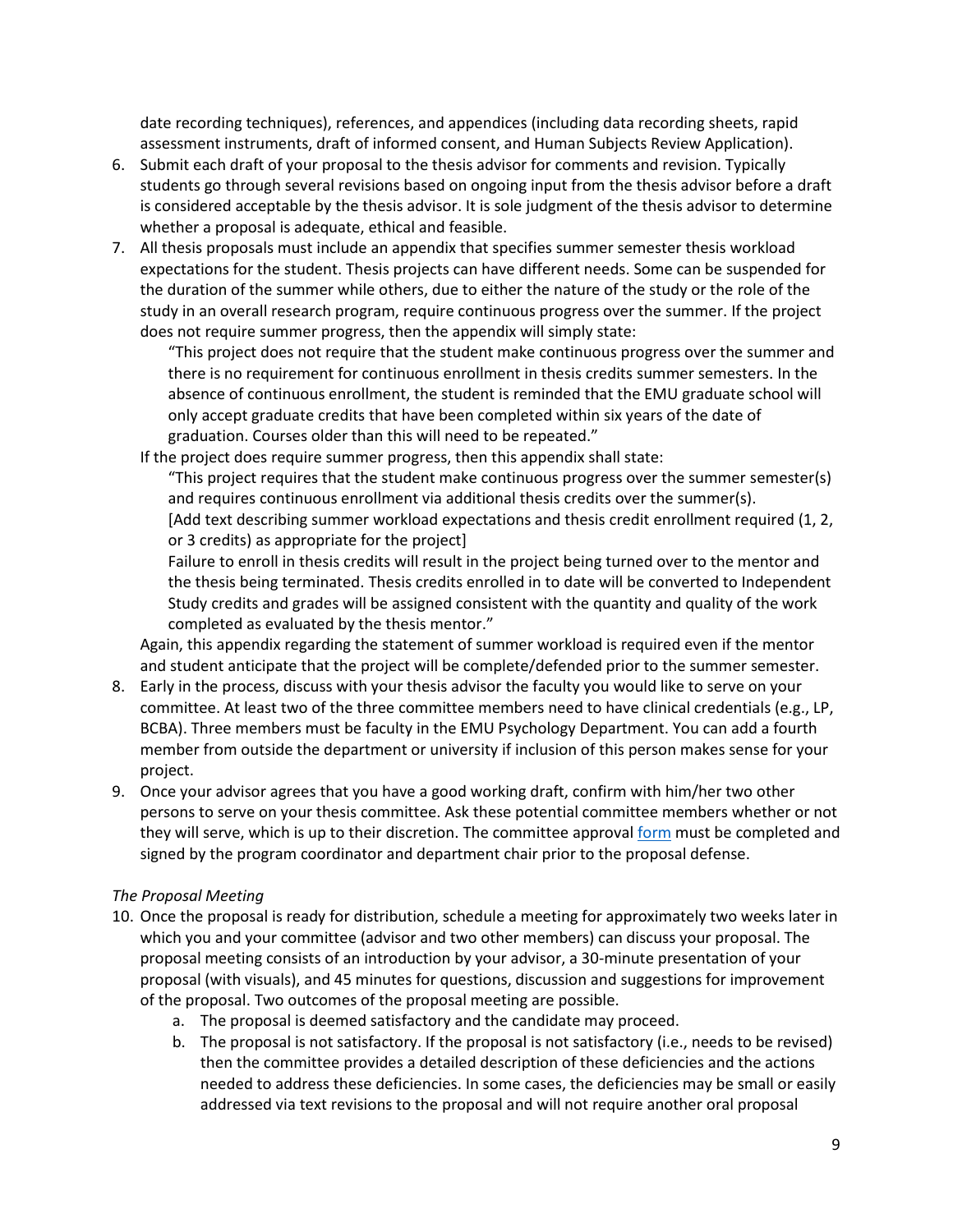defense. In other cases, the revisions will be substantial enough for the committee to request another full review of an updated proposal document and an oral defense. Another oral defense is require if at least one member of the committee requests this. (Note: It is up to the thesis committee to give the final determination as to whether a proposal is adequate, ethical and feasible). All revisions required by the committee must be completed to the committee's satisfaction prior to members signing the proposal approval. . The signed form is then forwarded to the Master's Program Coordinator or Department Head for a signature before the department forwards the approval to the graduate school.

## *Human Subjects Review*

11. You advisor will assist you in submitting the thesis proposal and application which you have prepared together and submitted through the Institutional Review Board website.

## *Running Your Study*

12. You may only begin the process of data collection and data analysis after approval of your thesis proposal by your thesis committee and the IRB.

## *Academic Credit for Thesis*

You may only register for PSY 690, 691, or 692 (Thesis courses of 1, 2, and 3 credits, respectively) after you have obtained approval of your thesis proposal by your thesis committee. In some cases, it may be advisable to continue to register for independent study credit until it is certain that the thesis will be finished. If the thesis is not completed, any thesis credits will remain as incomplete. To document the thesis on your transcript you must register for a minimum of 1 thesis credit, with the option to register for up to 6 credits to count toward electives toward the degree.

## *The Oral Defense*

- 13. You will receive credit for PSY 690/691/692 once you have developed a manuscript considered acceptable by your thesis committee, and have orally defended your thesis successfully (i.e., both the Thesis Oral Defense Approval and Thesis Document Approva[l forms](https://www.emich.edu/psychology/forms/grad_form.php) have been signed by the committee). Oral examinations of theses are open to all faculty and students and are recommended for those students who are planning to do a thesis themselves. However, only the thesis committee determines the adequacy of the defense. Notice of the upcoming oral thesis defense must be posted in the department two weeks in advance (notify the department senior secretary) and copies of the completed thesis should be made available to interested parties prior to the defense. An oral defense is a formal presentation lasting about 30 minutes, complete with visual aids, which should consist of:
	- Review of key articles from the literature
	- Purpose of the study
	- Overview of methods
	- Key results
	- Discussion of results including strengths and limitations

in addition to a question and answer period and time for the committee to deliberate on the quality of the materials. The question and answer period may vary substantially from project to project but may range from 15 to 60+ minutes. Thesis defense meetings are scheduled for two hours to allow for adequate time for the defense process.

14. Approval of your thesis is indicated by the committee member's signatures on the Oral Defense of the Master's Thesis Approval Form. Two outcomes are possible on this form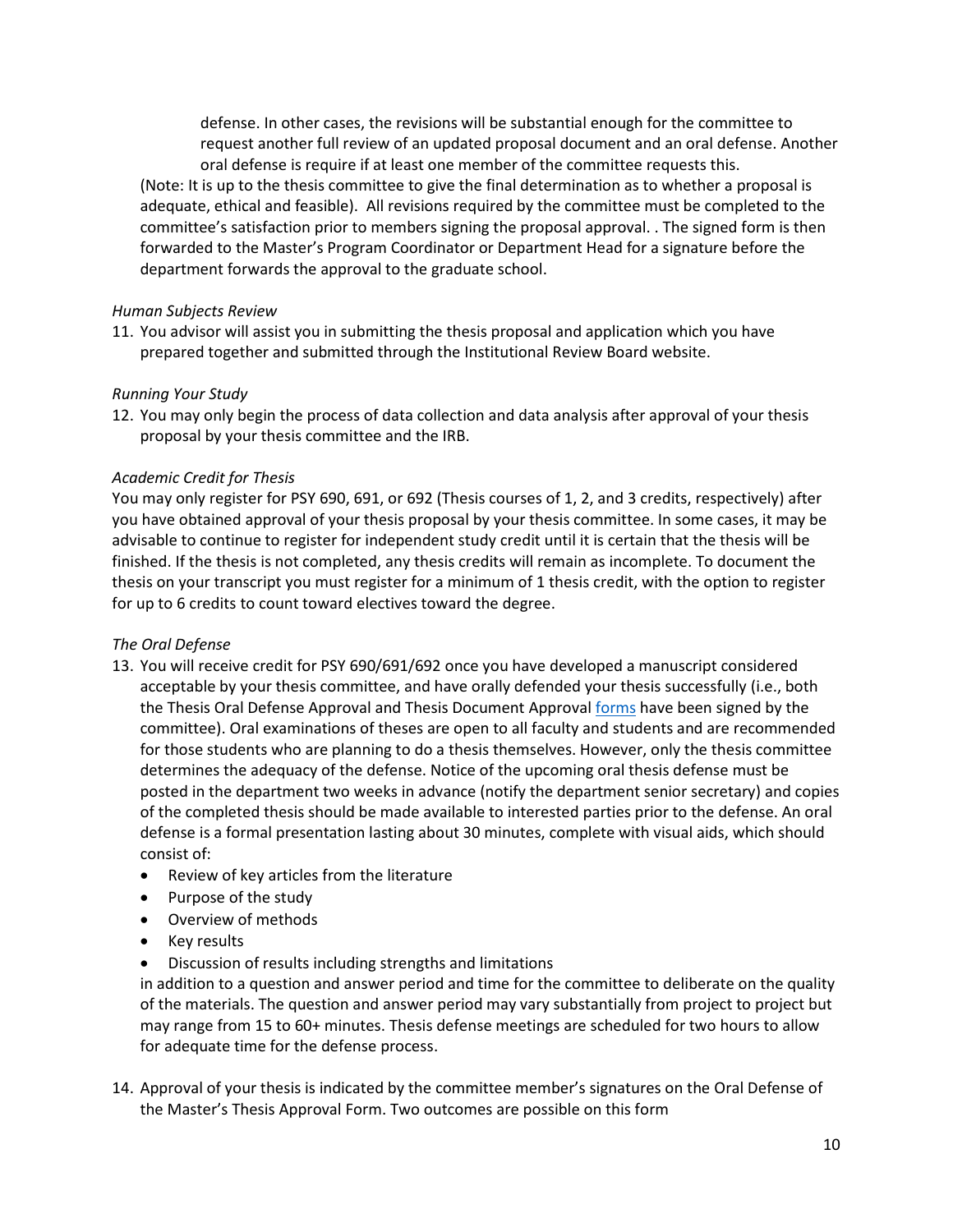- a. The defense is deemed satisfactory and the candidate may take the steps necessary to secure final approval of the thesis document.
- b. The defense is not satisfactory. If the defense is not satisfactory then the committee provides a detailed description of these deficiencies and the actions needed to address these deficiencies. In some cases, the deficiencies may be small or easily addressed via text revisions to the proposal and will not require another oral defense. In other cases, the revisions will be substantial enough for the committee to request another full review of the document and an oral defense. Another oral defense is require if at least one member of the committee requests this.

All revisions required by the committee must be completed to the committee's satisfaction prior to members signing the Oral Defense of the Master's Thesis Approval Form. The signed form is then forwarded to the Master's Program Coordinator or Department Head for a signature before the department forwards the approval to the graduate school. The thesis chair will take detailed notes regarding any changes required by the committee before the thesis document will be approved by the committee.

## *Thesis Document Approval*

15. The thesis completion process IS NOT COMPLETE until the Master's Thesis Document Approval [Form](https://www.emich.edu/psychology/forms/grad_form.php) has been signed by the committee, the program coordinator, the department head, and the graduate school. Members of the thesis committee do not sign the Master's Thesis Document Approval Form until the document has been revised to the satisfaction of the committee. The signed form is then forwarded to the Master's Program Coordinator and Department Head for a signature before the department forwards the approval to the graduate school. Students need to be aware that the graduate school will not sign off on the document until the document meets all of the [requirements](https://www.emich.edu/graduate/thesis_dissertation/forms.php) of the graduate school which includes formatting and other details that can be quite time consuming. Review these requirements early in the thesis writing process so you will not need to revise the document at the very end of the process. Failure to complete these requirements can delay your graduation date.

## *Miscellaneous*

16. In the event that there is a major change in the thesis or it is abandoned altogether, the student must inform the Clinical Behavioral Program Coordinator and the Graduate School so that specific thesis project can be documented as closed. A new thesis proposal will be required if the student still wishes to do a thesis. This documentation is also needed to address any "in progress" Thesis credits that may be outstanding that may negatively impact a graduation audit.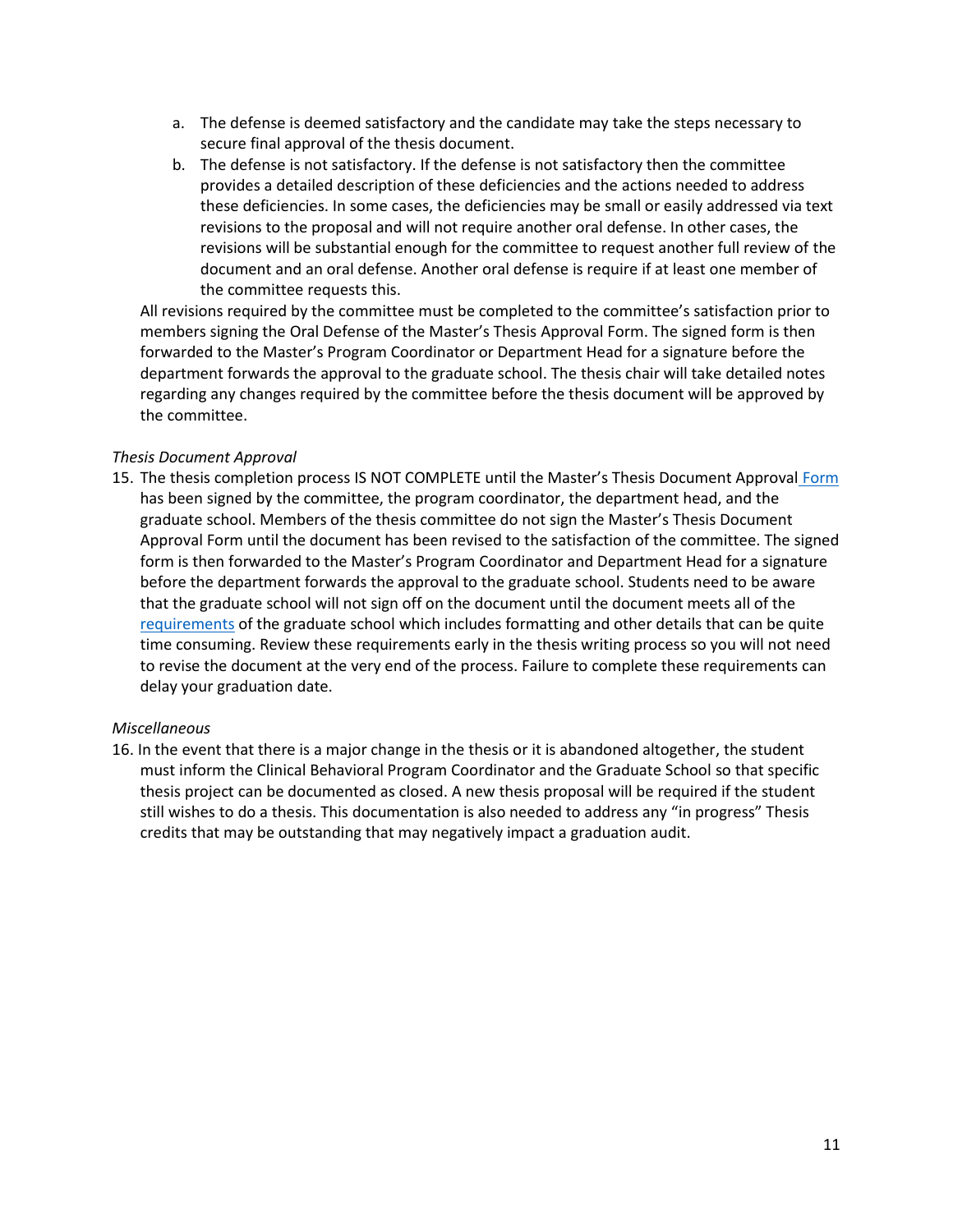# <span id="page-14-0"></span>REGISTRATION

Graduate students must register online for main campus and off-campus courses using their my.emich.edu accounts. Registration will be blocked if students have past due accounts with the University. Instructions for registration are provided at: <http://www.emich.edu/registrar/registration/index.php>

Tuition is assessed for all credit hours for which a student is registered. Tuition rates per credit hour are subject to review at each June Board of Regents meeting and may increase. The most current information regarding tuition and fees can be found online at: <https://www.emich.edu/sbs/basics/calculator.php>

## <span id="page-14-1"></span>Transfer Credits

Graduate credit may be accepted from other accredited institutions to be used on a graduate degree program at EMU. Acceptable transfer credit(s) will be determined by the department, subject to the approval of the department head/school director and the Office of Records and Registration.

Transfer credit must meet the following requirements:

- The course content must be applicable to the CB Program
- Receive a grade of B or higher (grades of "pass," "satisfactory," or "credit" cannot be transferred unless noted on the transcript key as equivalent to a B or better grade)
- The credit cannot be out-of-date per the degree time limitation (all credits must be earned within six years of a student's graduation date)
- The course must be approved by the CB Program Coordinator and approved by Office of Records and Registration
- Course credit must be documented as graduate credit on an official graduate transcript from an accredited institution
- The student must be in good standing at their previous university for transfer credits to be considered

The required request forms can be found at: http://www.emich.edu/graduate/policies/trans\_credit.php

## <span id="page-14-2"></span>Academic Load

The overwhelming majority of students in the program attend full time and graduate within 2 years.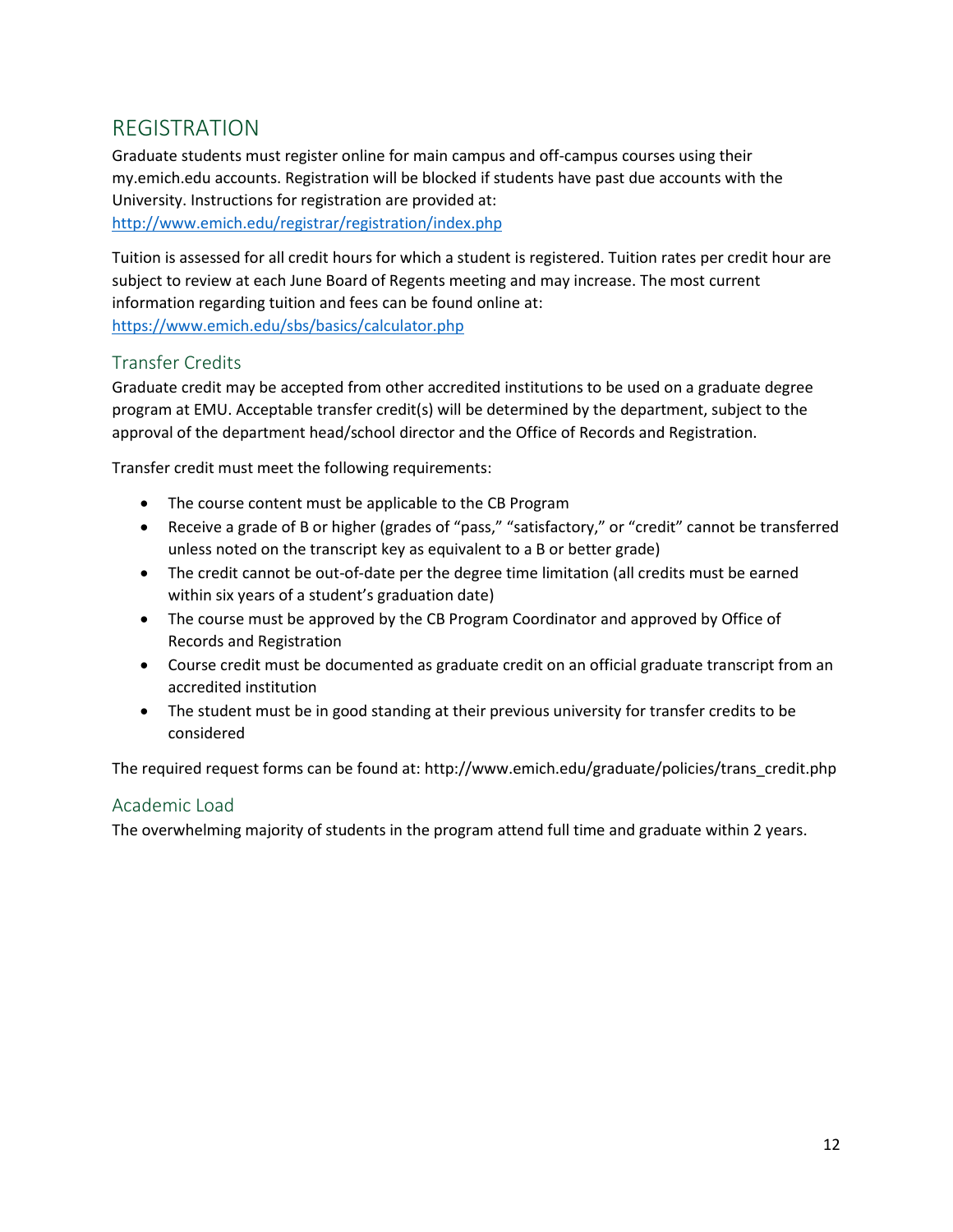## <span id="page-15-0"></span>Example Full-Time Course Sequence

| Year                 | Course                                                                     | <b>Credits</b> |
|----------------------|----------------------------------------------------------------------------|----------------|
| Fall                 | PSY 619/641 Behavioral Assessment / Prepracticum I                         | $3+1$          |
| Year 1               | PSY 623/651 Concepts and Principles of Behavior / Prepracticum II          | $3+1$          |
|                      | PSY 743 Psychopathology                                                    | 3              |
| Winter               | PSY 625/661 Clinical Behavior Analysis / Prepracticum III                  | $3+1$          |
| Year 1               | PSY 627/671 Behavioral & Other EBTs / Prepracticum IV                      | $3+1$          |
|                      | PSY 670 Scientific and Professional Ethics or PSY 762 Cognitive Assessment | $[3$ or 4]     |
| <b>Summer</b>        | PSY 670 Scientific and Professional Ethics or PSY 762 Cognitive Assessment | $[3$ or 4]     |
| 1 <sup>st</sup> Year | PSY 615 Design & Analysis in Small-n Research                              | 3              |
| Fall                 | PSY 600 Psychological Statistics I                                         | 3              |
| $2nd$ Year           | PSY 701 Supervision & Management in Service Settings                       |                |
|                      | PSY 683 Field Practicum                                                    |                |
| Winter               | PSY 684 Field Practicum                                                    | 2              |
| 2 <sup>nd</sup> Year | PSY 620 Theoretical Foundations of Behavioral Science                      |                |
|                      | Elective                                                                   |                |

## <span id="page-15-1"></span>Recommended Credit Hours for Students

As a rough guide, you can estimate that reading and preparation for each core course requires at least 9 hours per week (3-4 hours per credit hour). In addition, pre-prepracticum corequisites require an estimated 3-4 hours per week for preparation and implementation. Guidelines for the number of courses you should take, given the number of hours you work, are provided below. These hours assume a maximum commitment to work and school of 70 hours per week. If you have a long commute, consider adding that time to your projected work hours when determining what level of workload is reasonable for you.

| Hours working per week | <b>Credit hours</b> |
|------------------------|---------------------|
| 20 hours or less       | $11 - 12$           |
| 20-30 hours            | $8 - 10$            |
| 30-40 hours            | 6-8                 |
| $40+$ hours            | $4 - 5$             |

## <span id="page-15-2"></span>Overrides & Wait Lists

Students are encouraged to register at the opening of registration to secure their best schedule. All classes are capped to ensure small class size and best learning. Overrides are not routinely given and in some cases are not practical given the classroom space used. Students are encouraged to select the "waitlist" option for desired courses while still registering for an alternative section when their first choice is not available. The program coordinator will work with you to direct you to the schedule of the sequence of courses you will need to meet program requirements.

## <span id="page-15-3"></span>Auditing Courses

Required courses for the program cannot be audited. Electives may be audited provided the student submits a Request to Audit a Course form by the university deadline. An audited course does not count toward your degree.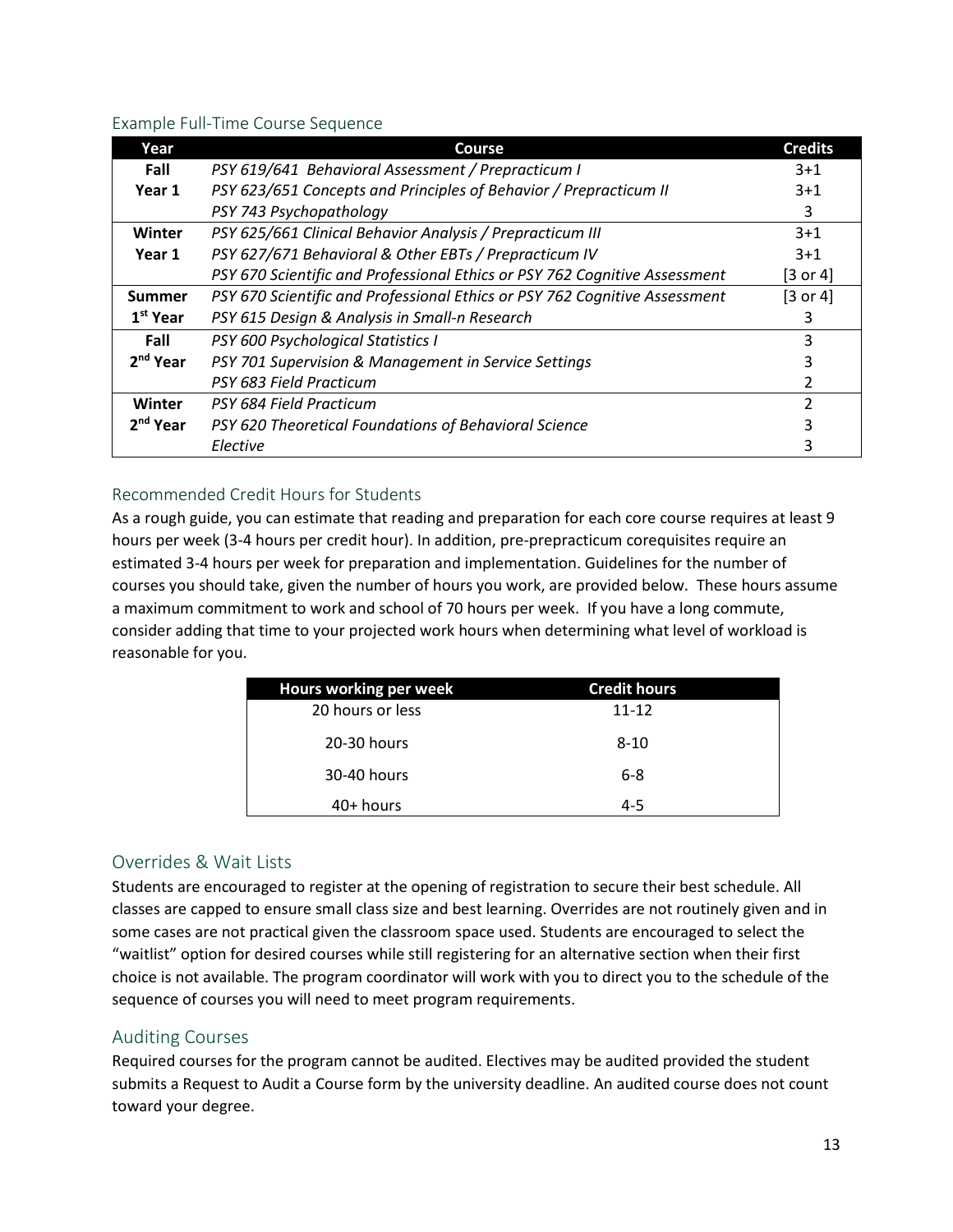# <span id="page-16-0"></span>STUDENT PERFORMANCE & CONDUCT

## <span id="page-16-1"></span>Evaluation of Students

Students will be evaluated at a minimum at the conclusion of each semester by all faculty having regular contact with the student (e.g., courses, research, or other settings) using the following domains and ratings.

|                                                 | No<br>Concerns | Concerns | Significant<br>Concerns | Not<br>Observed |
|-------------------------------------------------|----------------|----------|-------------------------|-----------------|
| Written Expression                              |                |          |                         |                 |
| Oral Expression                                 |                |          |                         |                 |
| Factual & Conceptual Knowledge                  |                |          |                         |                 |
| Procedural Knowledge & Self-Evaluation Ability  |                |          |                         |                 |
| Critical/Abstract Thinking Skills & Reasoning,  |                |          |                         |                 |
| Professionalism, Interpersonal Skills, & Ethics |                |          |                         |                 |

Faculty raters will also have the opportunity to provide qualitative comments for each of the evaluated domains. If across all evaluators a particular domain has not been observed for a specific evaluation period, a student will be notified that this domain should be treated as involving some "concerns" as the faculty have not had the opportunity to observe the student in relation to this domain and these domains should be observable in one or more settings each semester.

Students are notified of their evaluation within 1 week of the program meeting in which the evaluation is discussed (program faculty meetings are the first Thursdays of the month during the regular academic year). Program faculty may meet ad hoc, and virtually, to address emergent student evaluation needs. In all cases, a quorum of 4 faculty is sufficient for the evaluation summary to move forward.

The outcome of each evaluation will be one of the following:

- Satisfactory progress
- Generally satisfactory progress with some concerns noted that will not require a remediation plan or dismissal if the student adequately addresses these concerns.
- Less than satisfactory progress: this outcome may be accompanied by a remediation plan or dismissal

**Note:** Students can have a passing grade/GPA and still be dismissed from the program on the basis of this evaluation process. Courses have educational objectives that are separate from this evaluation process yet they serve as the basis for observing student performance and determining whether student performance in these evaluation domains meet program expectations. For example, a student may earn a grade of *A* in PSY 623 which focuses on concepts and principles of behavior yet fail to satisfactorily apply or extend that knowledge to PSY 625 or PSY 627 (i.e., clinical application courses), and thus receive an evaluation indicating either *concerns* or *significant concerns* in their Factual & Conceptual Knowledge.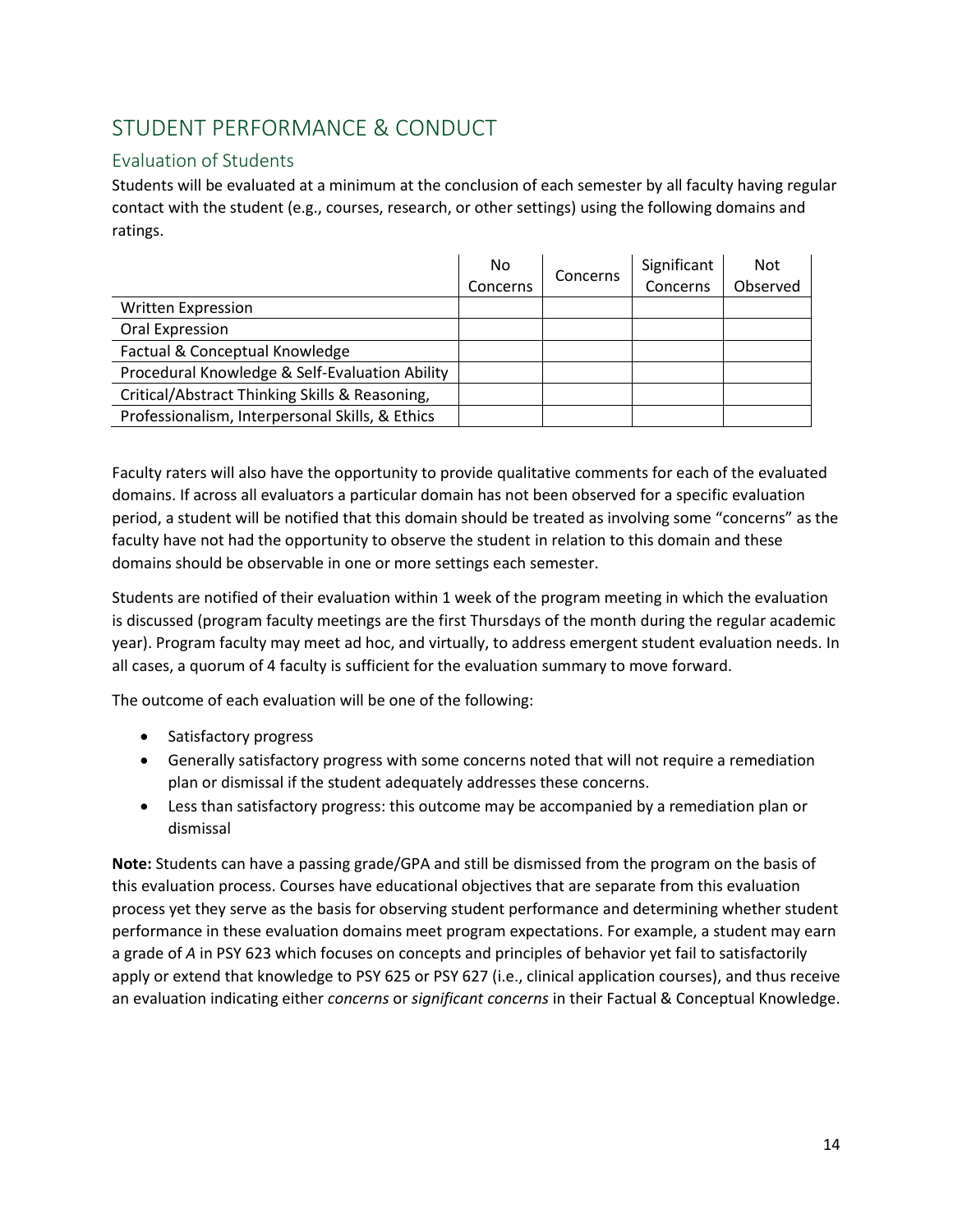## <span id="page-17-0"></span>Dismissal & Disciplinary Action

## <span id="page-17-1"></span>Academic Deficiencies Resulting in Disciplinary Action or Dismissal

A grade of "B" or better is required for any courses to count toward graduation for the program. Thus, a B- or below demonstrates performance below the proficiency expectations of the program. A student will not be allowed to repeat a course more than once. If a student fails to pass a course with a "B" or better on the second attempt, they will be immediately dismissed from the program. If a student fails to pass a third course on their first attempt (even if they passed two other courses on their second attempt) the student will be immediately dismissed from the program.

## <span id="page-17-2"></span>Non-Academic Behavior Resulting in Disciplinary Action or Dismissal

The University and the Psychology Department expect conduct of all students that is consistent with the law, all relevant University policies and rules, including the [Code of Community Responsibility,](https://www.emich.edu/policies/policy.php?id=124) the American Psychological Association [Ethical Principles of Psychologists](http://www.apa.org/ethics/code/index.aspx) and Code of Conduct, and the Behavior Analyst Certification Board [Professional and Ethical Compliance Code.](https://www.bacb.com/ethics/ethics-code/) Importantly, these ethical codes also cover a range of actions relevant to working on research projects at EMU. Single episode violations or patterns of recurring behavior could result in termination as determined by the program faculty and/or by the Dean of the Graduate School.

## <span id="page-17-3"></span>Academic Misconduct (plagiarism, falsifying data)

Be honest. As a graduate student you are expected to have high levels of integrity. When in doubt, ask for clarification and give yourself time to take action before an assignment is due. Instances of dishonestly will be reported to Office of Student Conduct and Community Standards (OSCCS), the CB Program Coordinator, and the Director of the Graduate School. For more info on academic dishonesty see the [EMU Student Conduct Code.](http://www.emich.edu/policies/policy.php?id=124&term=student%20conduct)

Any form of academic dishonesty may result in an "E" in the course and a referral for disciplinary action. This will be strictly enforced.

NOTE: All forms of plagiarism are not acceptable. This section clarifies the programs stance on two specific types of plagiarism students may not be familiar with: patchworking and daisy-chaining. Patchworking is defined as taking sentences from a number of sources, patching them together with minor alterations in wording and providing a summary citation (rather than direct quote). This process becomes a "patchwork" when such minor alterations and summary quotes are used in series without any original synthesis or contribution by the student author. Daisy-chaining is the direct quotation version of patchworking where sentence after sentence represents a direct quote from references with little contribution or synthesis by the student. Both patchworking and daisy-chaining will be treated as plagiarism in this program. As graduate students you are expected to be at a higher level of development in your academic writing than undergraduates. Thus, while patchworking may be considered a "grey area" of plagiarism for undergraduate writing, it is unacceptable at the graduate level. Patchworking and daisy-chaining represent failures to engage with and comprehend material at the graduate level and may be treated as academic misconduct. It is the student's responsibility to complete written assignments early enough to obtain feedback from the [University Writing Center](http://www.emich.edu/uwc) or other feedback mechanisms made available by an instructor.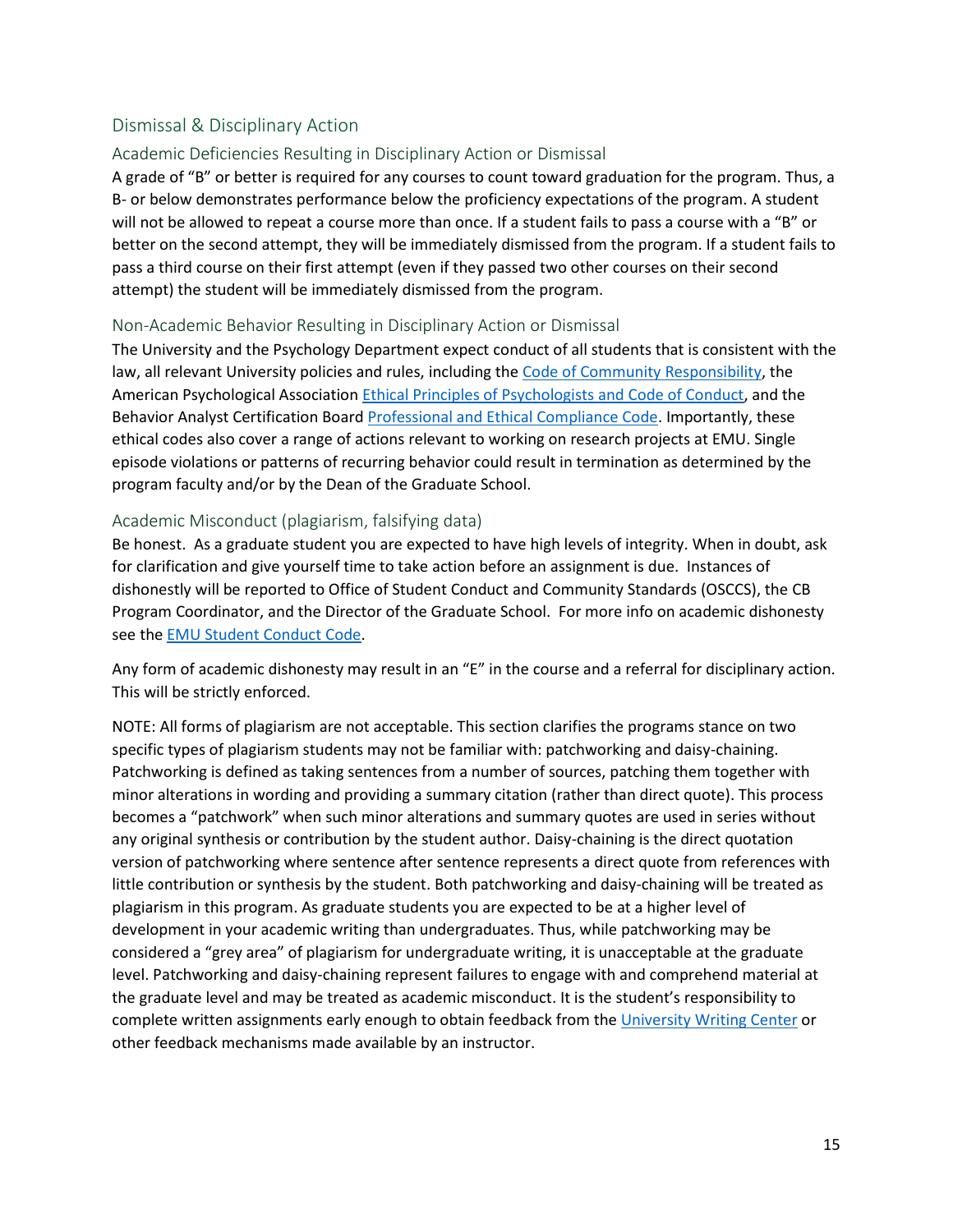## <span id="page-18-0"></span>Grade Grievance Policy

EMU's [Grade Grievance Procedure](http://www.emich.edu/studenthandbook/policies/gradegrievanceprocedureguide.pdf) provides each student with the opportunity to appeal formally a final grade in a course because they believe that the grade has been awarded capriciously or unfairly. Capricious or unfair-grading may include, but is not limited to, the assignment of a course grade to a student:

- 1. On some basis other than relevant performance in the course;
- 2. By resorting to standards different from those which were applied to other students in that course;
- 3. By an unreasonable and/or unannounced substantial departure from the instructor's previously articulated standards.

Your written grievance must describe specifically what the perceived capricious or unfair action(s) are. You will need evidence/documentation to support this allegation. The instructor of the course with the grieved final grade must receive a copy of the written grievance petition as part of the Step 1 including the appended student supporting documentation at the time the Step 1 petition is submitted.

Importantly, the grade grievance procedure is not for situations in which a student does not like the final grade, just wants a few more points, or if they do not like the instructor's grading standards that were applied fairly to all students in the class. If a student earns 399.4 points in a course and needs an even 400 for a B, the 0.6 points are not grieve-able no matter how much that tiny shortfall frustrates the student. The EMU student handbook specifically notes in the introductory section (Section A) of its Grade Review & Grievance Procedures: "This process does not allow for [d]isputes about the grading of individual exams or assignments during the semester. Where such disputes arise the student should contact the instructor immediately."

The grade grievance procedure has specific timelines and steps that must be followed for the relevant procedures to be followed. Students in the program may not request a closed hearing of their grievance in Step 2 of the process. The hearings need to be open so the CB Program Coordinator and BACB VCS Coordinator can be present and be aware of any concerns that may impact program accreditation.

If you have difficulty determining whether you have adequate grounds for a grade grievance, please consult the EM[U Office of the Ombuds.](https://www.emich.edu/ombuds/) They are there to be a resource for students contemplating decisions like this and this office can give you guidance regarding whether you have adequate grounds for filing a grievance at the next step.

## <span id="page-18-1"></span>Appeal Process

A student whose progress has been found to be Unsatisfactory and who has been either recommended for probation/remediation or dismissal by the program faculty may appeal. See the Graduate Catalog for complete EMU Academic Probation & Dismissal Policies.

## <span id="page-18-2"></span>Graduate School Requirements

Be sure to reference the EMU [Graduate School Academic Policies and Processes](http://www.emich.edu/graduate/policies/policies_process.pdf) for the current requirements. Graduate school requirements are implemented immediately unless otherwise noted in the policy manual.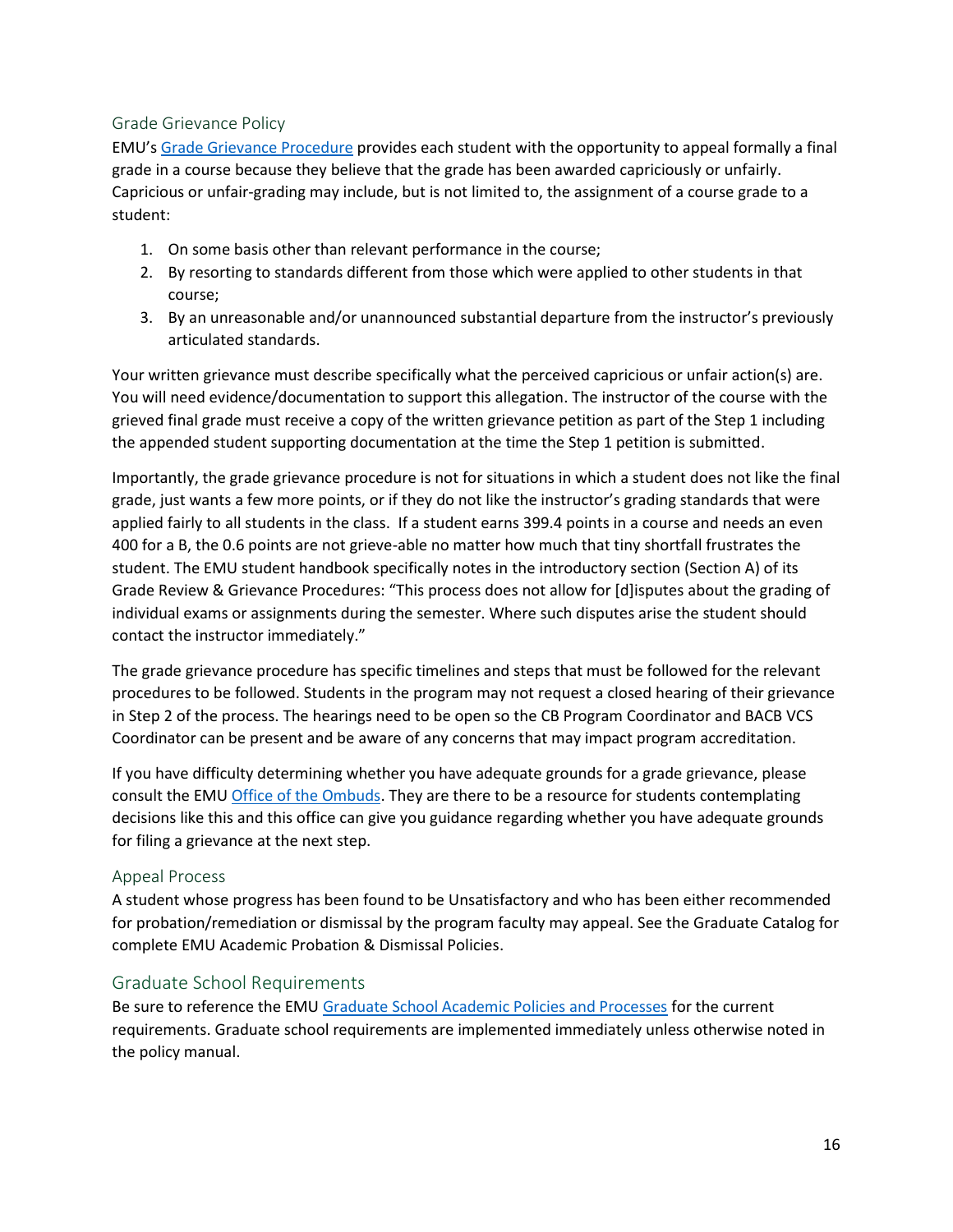## <span id="page-19-0"></span>Time to Degree

The CB Program is designed to be completed in five full-time semesters of study with practicum experience and the overwhelming majority of students complete the program in this time period. The EMU graduate school will only accept graduate credits that have been completed within six years of the date of graduation. Courses older than this will need to be repeated.

## <span id="page-19-1"></span>Incompletes

Please see the EM[U Graduate School Academic Policies and Processes.](http://www.emich.edu/graduate/policies/policies_process.pdf) In most cases it is more appropriate for a student to withdrawal (see below) from a course than request an incomplete when they have missed a substantial amount of the course due to illness, legal complications, family crisis, or mandatory changes in a work schedule after a semester started. Even when students meet university criteria for an incomplete request, instructors are not required to provide the option of "incomplete" to students. Thus, even if a student meets university criteria for an incomplete request, this request is granted at the instructor's dicretion based on their judgment of what is appropriate for their course.

## <span id="page-19-2"></span>Withdrawal

Please see the EM[U Graduate School Academic Policies and Processes.](http://www.emich.edu/graduate/policies/policies_process.pdf) As noted above, there are Late [Withdrawal Procedures](https://www.emich.edu/registrar/registration/dropwithdrawl.php) a student can file an appeal for when they have missed a substantial amount of the course due to illness, legal complications, family crisis, or mandatory changes in a work schedule after a semester started.

## <span id="page-19-3"></span>Stop-Out Policy

Students in good standing who have a minimum "B" and/ or 3.0 grade point average can request a leave of absence or "stop out" from the program. It is important to note that there are no exceptions to the graduate schools rule that all courses counting toward the degree must be completed within six years of the date of graduation. A "stop-out" or leave of absence **does not** provide a student an extension on this time limit.

Students who apply for a "stop-out" must provide the program coordinator with updated contact information to ensure they can be reached during their absence. Students must update the CB Program Coordinator of their enrollment status in advance of every subsequent semester (i.e., every four months).

**Note**: If stopping out in the middle of a semester, students must follow university policies related to withdrawing and contact both their current instructors and the CB Program Coordinator.

## <span id="page-19-4"></span>Academic Probation

Students are placed on academic probation at the end of any semester in which their cumulative EMU grade point average in courses taken for graduate credit is below 3.0. Students must complete six graduate hours at EMU before being subject to academic probation. Students are notified in writing about their status each semester by the Graduate School. Once on probation, enrollment is permitted only on a semester-by-semester basis until the probation is removed. The Graduate School allows students to remain on probation for up to three enrollment periods (three semesters) before returning to good standing. However, **the CB Program requires students to achieve a 3.0 in two concurrent enrollment periods (two semesters)**. Probationary students who do not return to good standing by the end of the second enrollment period will be dismissed from the CB Program and will be so notified in writing.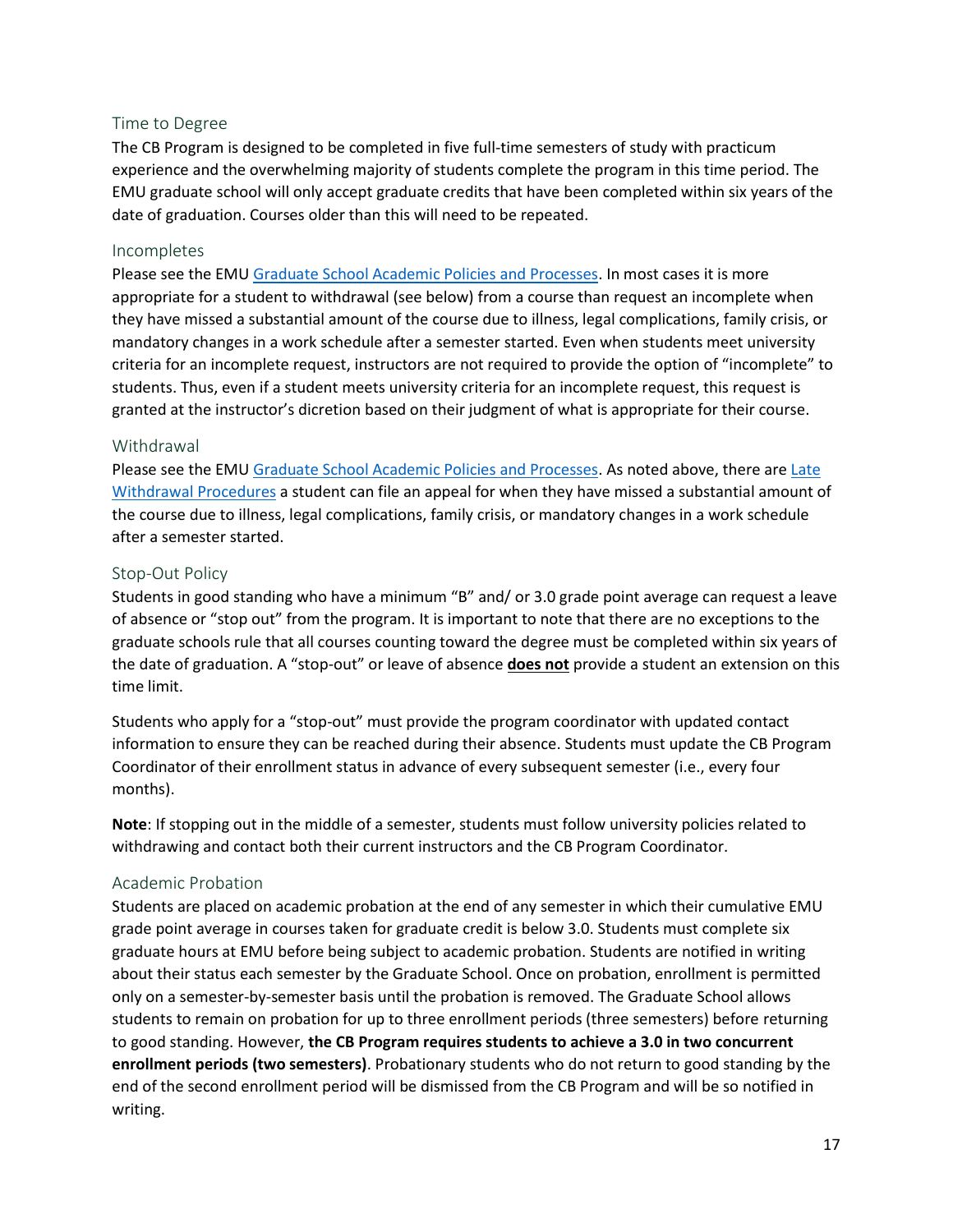## <span id="page-20-0"></span>Continuous Enrollment

Students completing a master's thesis are required to maintain continuous enrollment every semester of the normal academic year (Winter, Fall) until the requirements of the thesis are completed. Qualifying courses for continuous enrollment may involve either a minimum of one thesis credit hour (PSY 690) or a graduate level content course from the EMU Psychology Department. All thesis proposals (see above) must include an appendix that specifies summer semester thesis workload expectations for the student. If this appendix specifies that summer workload expectations for the thesis require continuous enrollment via additional thesis credits, failure to enroll in thesis credits will result in the project being turned over to the mentor and the thesis being terminated. See th[e Optional Thesis](#page-10-0) sub-section 7 of this handbook for further details.

For non-thesis students, students not enrolled continuously for Fall and Winter semesters should refer to the Stop-Out policy above.

## <span id="page-20-1"></span>Program Requirements beyond Graduate School Requirements

In situations where the Clinical Behavioral Program policy is more stringent than the EMU Graduate School policy, the program policy supersedes the Graduate School policy.

# <span id="page-20-2"></span>GA/TA OPPORTUNITIES

Graduate assistantships provide financial support (tuition scholarships and stipend) and experiential learning experiences. Consequently, these assistantships are highly competitive. They are typically available for up to two years (four enrollment periods), subject to the recommendation of an academic department and approval of the Graduate School. Full-time assistantships provide the following benefits:

- A. Up to 18 credit hours of tuition per fiscal year (Tuition benefits are prorated for part-time assistantships and for G.A.s beginning their appointments after the start of the semester).
- B. Library privileges and a 10% discount on purchases at the University bookstore.
- C. Stipend (about \$9000 per year).
- D. Valuable teaching and research experience.

While there are a limited number of graduate assistantships in the psychology department, additional EMU graduate assistantship opportunities can be found at:

[http://www.emich.edu/graduate/financial\\_assistance/assistantships.php](http://www.emich.edu/graduate/financial_assistance/assistantships.php)

These additional positions can be searched for at:

<https://www.governmentjobs.com/careers/emichedu>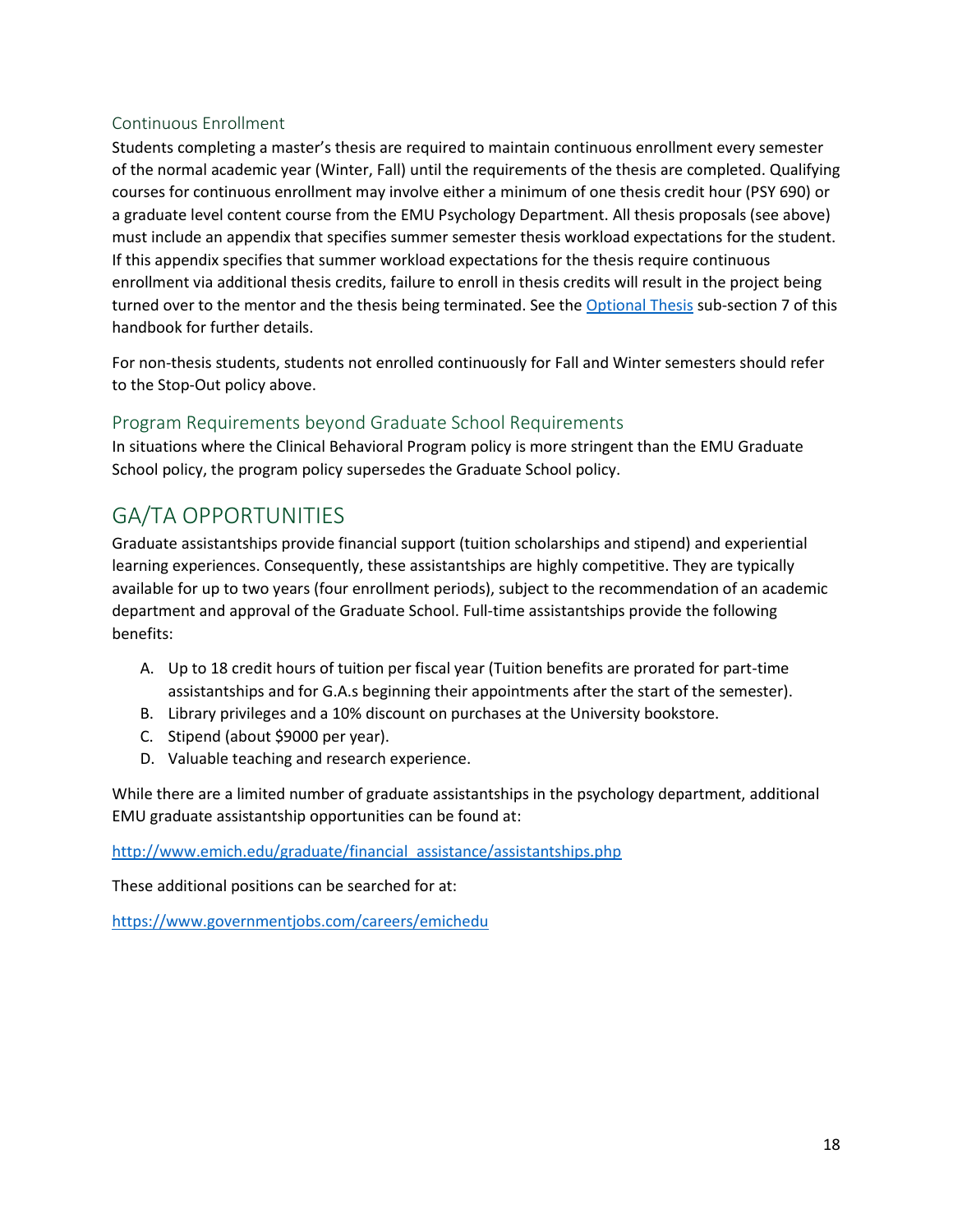## <span id="page-21-0"></span>"13 Rules of Success: A message for students" (Hayes)

Reprint | Hayes, S.C. (1998). *The Behavior Therapist,* 21, 47-49.

Steven C. Hayes | University of Nevada

Recently a student I care about flunked out of graduate school. It is a relatively rare thing, especially in our program which bends over backwards to prevent that outcome. But it has made me think again about just what it is that distinguishes highly successful students from others. We all recognize that some students and some young professionals will "make it" while others who are equally bright will not. Why is this? What are they doing differently?

Let me admit before I start that success is a relative term, and a multidimensional one at that. Too many of us are workaholics and tend to define success too narrowly, downplaying success as a friend, success in enjoying life, success in personal growth, and the like. I secretly hope and suspect that the student who flunked out is in part responding to muses that will lead to success in other areas. The purpose of this short paper, however, is limited to the work habits and general approaches to tasks that characterize successful students in scientific training.

I've tried to distill my opinions down into thirteen "rules of success." None are absolute – I personally violate one or more of these rules almost every day – but I have noticed that when I keep them things work much better than when I don't. I've also noticed that students who keep more of them tend to be much more successful.

#### **Rule 1. Care About the Process, Not Just the Outcome**

Few of us will be projected into success suddenly. More probably we will nibble away, and pieces will fall together one by one. The small things can end up being crucial, as skills and knowledge combine in unexpected ways. We simply cannot always predict which of our actions at any given moment will advance our career.

This creates a problem. If success as an outcome is too important, we are likely to cut ourselves off from the processes that might produce it. For example, suppose a professor raises an interesting issue about an intellectual area outside your current interest. If the outcome pay-off is too dominant as a reason to behave there is a temptation to close down intellectually, and the opportunity to learn something that might later be important is missed.

Successful students have a richness about them that comes from an openness to such moments, and a consistency in quality that reveals a general tendency to care. The most successful professionals care about a wide variety of things in the field and emphasize the intrinsic value of the tasks. They are working toward outcomes all the time, but they don't forget the value of the process.

I have a preferred word for this: Play. I don't use this word to trivialize the tasks involved. I use it to point to the source of the consequences that maintain behavior and keep it high quality. The best reason to go to a journal discussion group, or attend a convention, or to do research is to play professionally. It is the "best" reason because playful engagement in a quality process is always immediately available. The concrete outcomes of these activities (e.g., jobs, money, reputation, praise), when and if they arrive, may be subtle and long-delayed. If you rely on such consequences to maintain the activities, they will almost surely drop away.

Stephen Jay Gould provides an example of what happens if you take intellectual play seriously. Yes, he is a paleontologist. But he also has written beautifully about psychology, baseball, architecture, and the human meaning of the millennium. It is obvious that he is entertained by his own scholarly play. Like any playful game, he follows the rules: he knows his evidence. The best students I have ever worked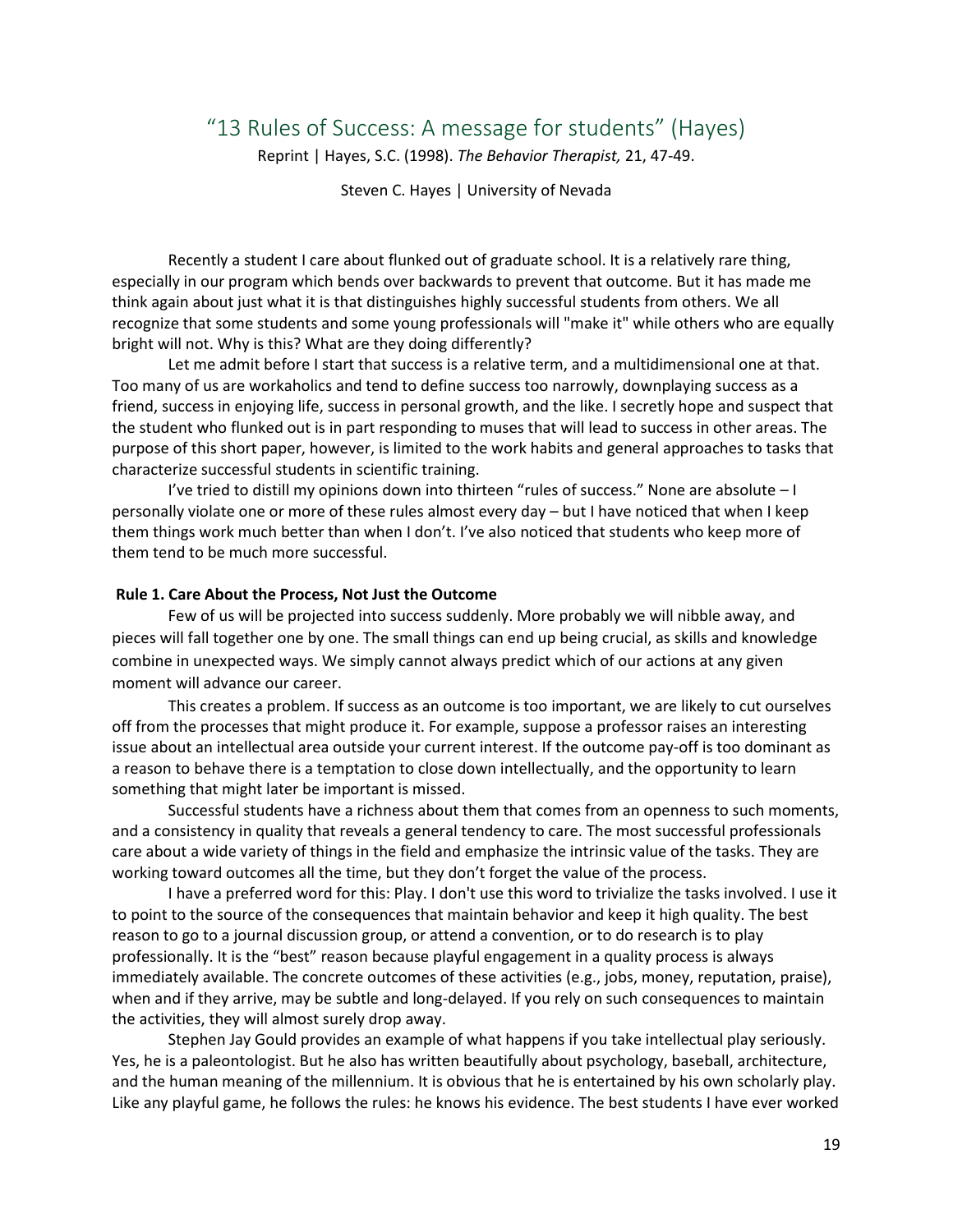with are those who do things like staying up until 3 a.m. perfecting a presentation to a local group just because the task itself seems important, even though in some larger view of reality it is not. Importantly, they will show the same care when they are writing a funny poem, or arguing an arcane point in philosophy of science. I suspect that Stephen Jay Gould was like that as a student.

#### **Rule 2. Talk and Write – A Lot**

Science is a largely verbal enterprise. Successful scientists must speak, write, persuade, and debate. The only way to become skilled at professional verbal behavior is to engage in it. Talk in class. Talk at conventions. Talk in the halls. Listen and respond. Propose and consider. Argue. Share thoughts. If you think you have something to say, say it. If you wonder if you have some time to say, and worry that it is not worthwhile, say it anyway. Chronic fearful silence is a young scientist's worst enemy, and it is shockingly common. At least half of the wonderfully bright students we recruit into our department rarely talk in class, and in my experience, that is a terrible predictor if it continues.

Now, it is true that occasional thoughtful silence is a good thing. You have to learn to discriminate when to talk and when to listen. But frankly it is much easier to quiet a loud mouth than to jump start a mute, so the discrimination is more easily learned from that end of the continuum.

The same thing applies to writing. Writing with ease comes with practice, but most students seem to think that this "practice" should consist of reading, thinking, outlining, or planning. Those are important, but to get facile with professional writing you also have to write. You have to put words on paper and put them in front of an audience. If you write a paper for a class, write it as if you would publish it. Then try to do just that.

#### **Rule 3. Say "Yes" Easily and Mean It**

Early in your career you should expose yourself to different things. You need to broaden your repertoire. When someone talks about a good project, say "let's do it." If someone asks for help with a project, say "yes." Then deliver. Do *more* than is expected. If your part of the project is to design a computer program, have it done tomorrow instead of next week and add some bells and whistles to it. If you have agreed to organize the lab, do it elegantly.

## **Rule 4. Work with Others and Share Easily**

You can learn a lot from others. They help you push you and they teach you new things. So collaborate. Form teams. Network. Give more than you ask to receive.

The thing that usually prevents collaboration is fear that someone else will get more that you. That is possible, but if you try too hard to prevent that, you kill the collaboration. Worry about order of authorship when the time comes and even then do so with ease. In the larger scheme of things whether you end up third author versus second doesn't matter much. Similarly, if someone else gets some credit for "your ideas," well there should be plenty more where that one came from if you take advantage of all that others have to teach you.

## **Rule 5. Keep Your Commitments**

This is the most important rule of all. This one rule separates the successful from the unsuccessful student more than any other, but its value cannot be known until you do it. So figure out a way. Set up a program, make it life or death, ransom your grandmother. Do it. Of course, no one always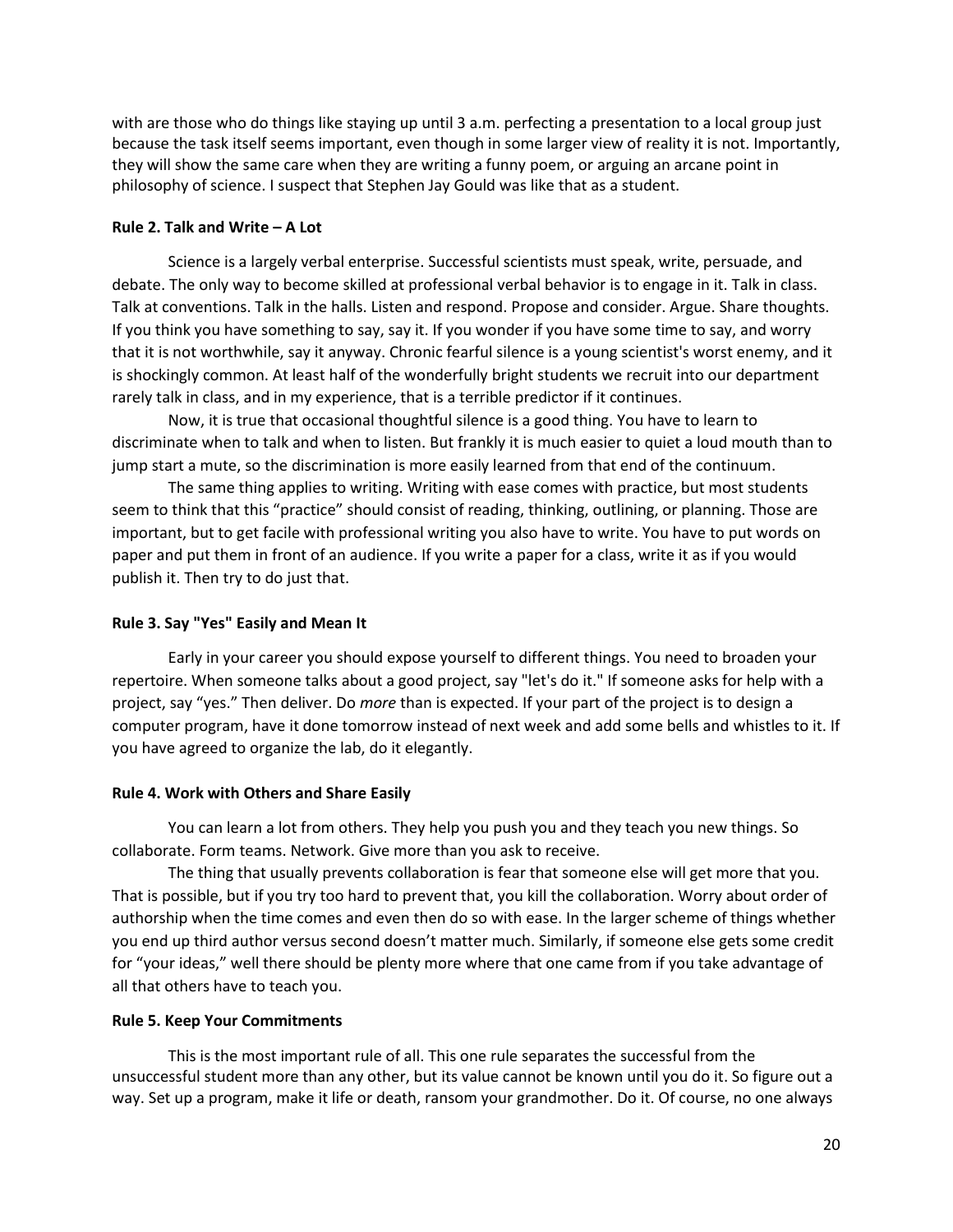does it. OK, so when you slip, go back and do it 100%. Then when you slip, go back and do it 100%. I violate this one nearly every day. Yet I continue to fight like a tiger to keep it.

#### **Rule 6. Even Dogs Never Urinate in Their Own Beds**

In one sense, the outcome of success is dominantly social: people think well of you and your work. But we are all afraid we will fail. Students have the extra burden of dependency combined with some degree of powerlessness. A horribly seductive way to deal with this fear and this burden is through cynicism, criticism, paranoia, gossip, and the like. For example, students can complain to one another about their program, or this or that instructor—but not openly where something might be done. You begin to gather together a group (e.g., fellow students) who will all agree that things are terrible, no one could achieve these standards, the instructors are dolts anyway, and so on. The effect is that a) you get a thin version of the social benefits of success (a supportive verbal community) but without achievement, b) control by the larger scientific verbal community and that of the program you are in diminishes, and c) you can feel righteously bad about where you are. You create a social community in which each person is supported in doing what does not work. It feels good but it goes nowhere.

I have seen this process destroy the training of many students. Sometimes they catch themselves after a year or so and pull out of it. Sometimes they leave the program. The most tragic are those to do their training in a half-hearted (but secretly righteously angry) way, and years later they realize that they wasted their opportunity. The solution is simply to refuse to do it, to walk away when others try to draw you in, and to take responsibility for your career. After all, even dogs never urinate in their own beds.

#### **Rule 7. Acknowledge Your Own Power and Behave Accordingly**

Let me tell you something incredible: you can make a huge difference in your discipline. We are not talking about fields that require a gazzilion dollar superconducting supercollider to do good work. We are talking about fields that are young and accessible, in which even one person can make a big difference. The unsuccessful students will withdraw in fear from that statement (see Rule 6), or will mistake dreams for action. The successful student will acknowledge their own power, and will push on vigorously to make it manifest. Here is a quote from Nelson Mandela's inauguration speech that I particularly like on this general point:

Our deepest fear is not that we are inadequate. Our deepest fear is that we are powerful beyond measure. It is our light, not our darkness, that most frightens us. We ask ourselves, "who am I to be brilliant, gorgeous, talented, fabulous?" Actually, who are you NOT to be? You are a child of God. Your playing small does not serve the world. There is nothing enlightened about shrinking so that other people won't feel insecure around you. We are born to make manifest the glory of God that is within us. It is not just in some of us, it is in every one. And as we let our light shine, we give others permission to do the same. As we are liberated from our fears our presence liberates others.

#### **Rule 8. Acknowledge Your Own Finitude and Behave Accordingly**

You do not know how long you have on this planet. Regardless of how many years, the time is certainly short. I tell my students to be mindful of this in the area of research and to try to do work that is both entertaining and important. For example, sometimes weak students come up with research ideas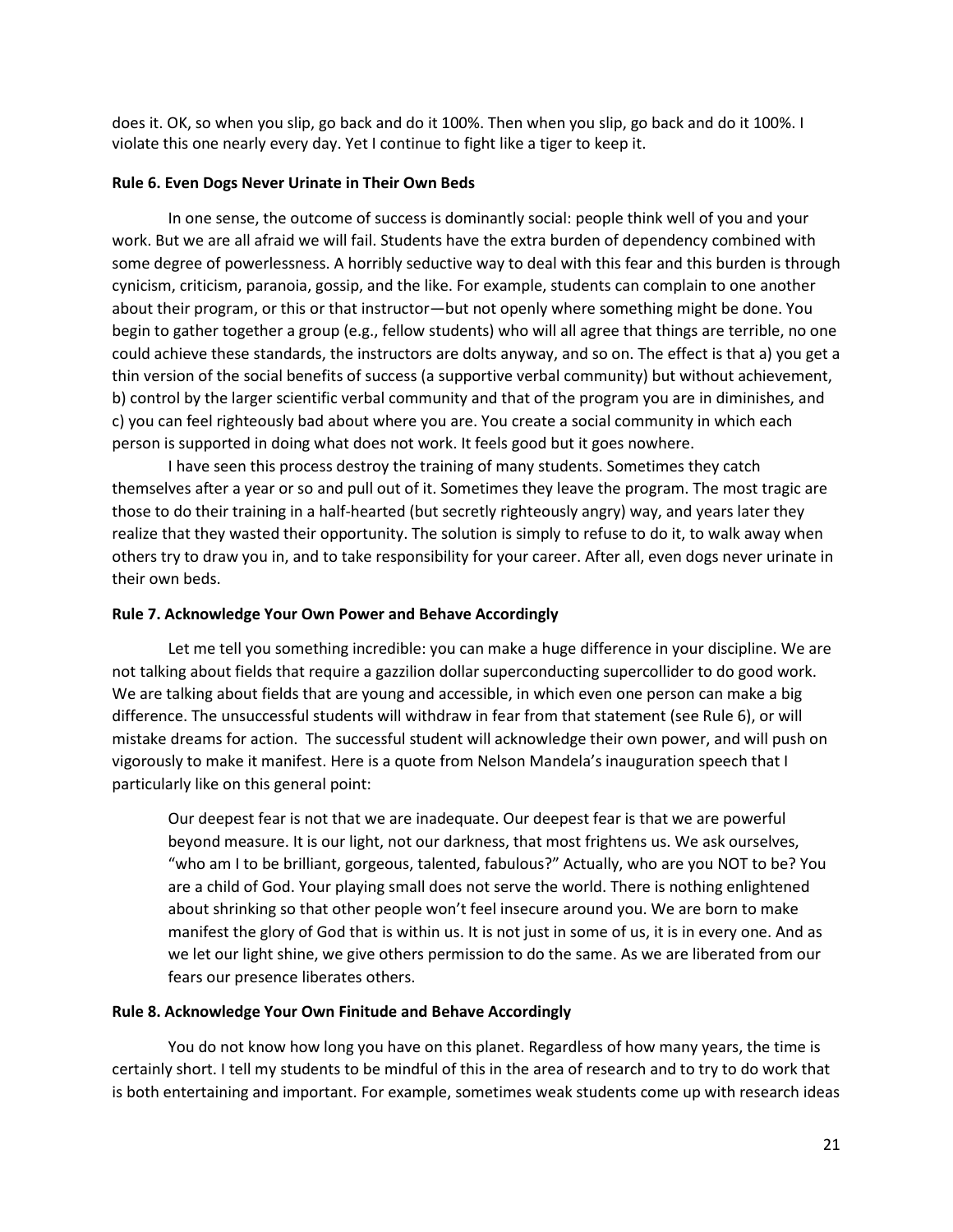that are minor variations of what someone else has done in the literature. It is as if they think that is all they can aspire to (see Rule 7) or as if they think they have all the time in the world. My question to students in this circumstance is this: suppose unknown to you, you only have two or three research studies allotted to you before you die. Do you want to spend one on *that*? Successful students aspire to make a difference in the time they have.

#### **Rule 9. Network With Your Betters**

There is a tendency for students to think of experienced and highly successful professionals in two erroneous ways: as persons on a pedestal or as dinosaurs to be overthrown. Unsuccessful students gravitate toward the first error, somewhat more successful students toward the second. But the most useful reaction is to see them as people who have earned respect through their sweat and effort, from whom you can learn. With a few exceptions, well known professionals are likeable, hard-working, and smart. This is not surprising since they would not be well known if they were not. People try to make jerks fail, and dumb or lazy people rarely come up with ideas that withstand the test of time. Successful students want to know successful people – they want to talk with them, correspond with them, listen to them. They want a dialogue of ideas. Unsuccessful students are too afraid or uninterested, or they want only to show off.

Get to know the leaders of the field. Listen to their talks. Talk to them at cocktail parties. Write to them. Send them copies of your work if it seems appropriate. Nice, bright, hardworking people are just good people to learn from.

This networking will help you create a forum for your ideas. Successful students tend to use their intellectual contacts to create opportunities to play. For example, even fairly junior students can organize a symposium and participate in it. If you can get well known people to play on your stage it will elevate your own talk. Then all you have to do is to give a darn good one, which in turn will allow you to network with others about your ideas.

## **Rule 10. Guard Your Integrity**

Anonymous self-reports tell us that a larger percentage of students have at some time cheated in school. Perhaps it was to pass a test or get a better grade on a paper. Students in training know that science is supposed to be above that sort of thing, but we spend little time dealing with the human realities that lead to cheating, preferring instead to moralize. It is very rare that cheating in science is even talked about, and as a result most students do not realize how pervasive the temptation is to cheat in science.

People who want to be successful are especially susceptible to the kind of shaping that can lead to biased data, or outright dishonesty. To order to publish that paper or get that grant, it is tempting to throw out a few outliers or change an exclusionary criterion post hoc. You can often even justify it, but shades of gray compromises can lead to black and white cheating. I've seen highly successful careers tragically destroyed by this shaping process.

Prophylactically, it helps to focus on the process, not the outcome (Rule 1). Watch out for things that might let to internal pressure to cut corners, especially a needless outcome orientation. For example, never do a study "to show x" and if you catch yourself using such a phrase, self-edit it immediately. Do it "to see if x is so." Wanting to be right is your enemy. Wanting a specific outcome is your enemy. Wanting to find out is your friend.

Focusing for the moment on the student scientists (and not the consumers of science—another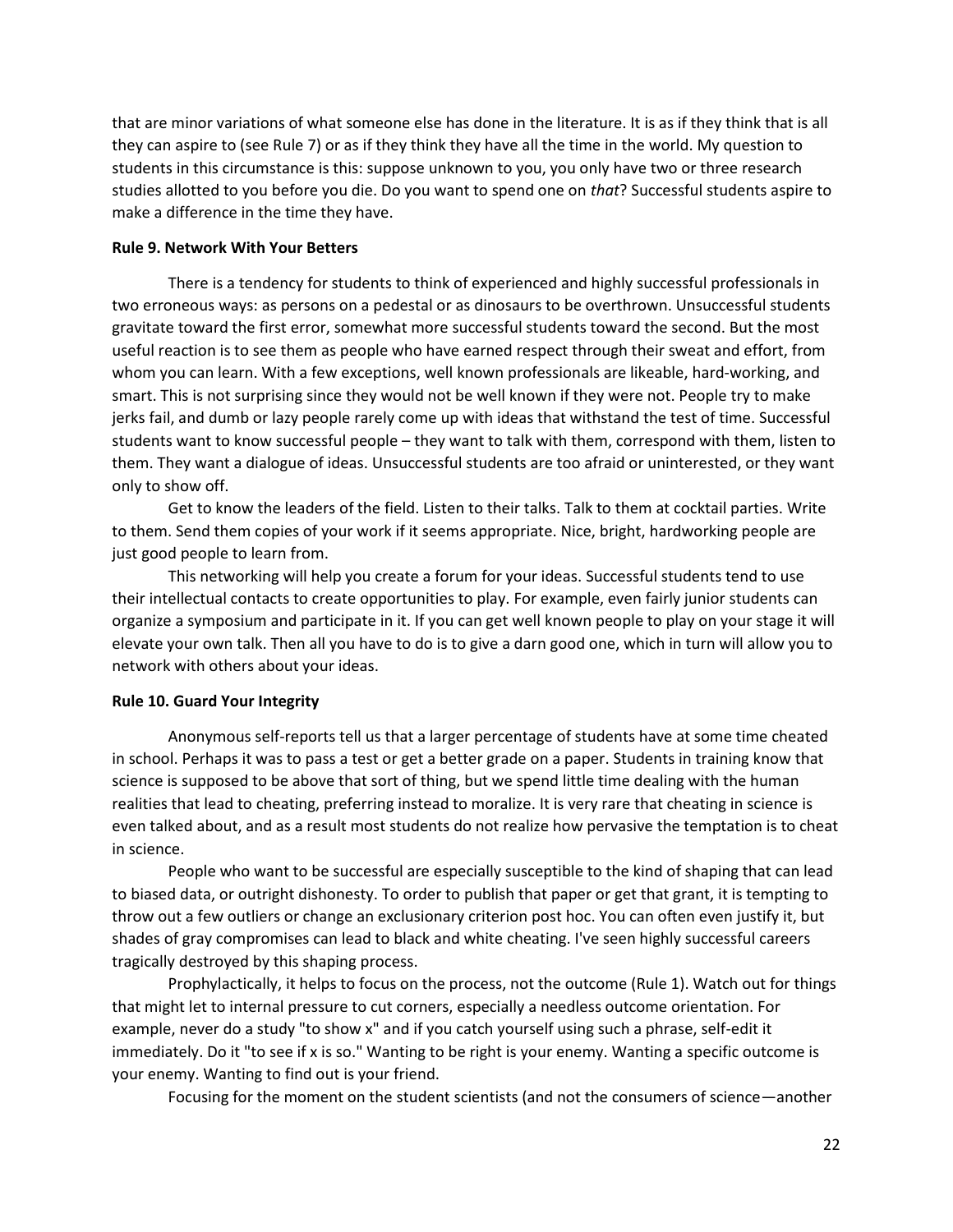important matter), the most tragic human cost of scientific cheating is not the careers that are destroyed—after all, most cheaters will "get away with it." The cost is this: If you violate your integrity, even in little ways, to achieve a particular outcome you will find the activity itself to be less intrinsically reinforcing. It always works that way. The playfulness disappears. It's now a means to some other end. Science is no longer fun.

#### **Rule 11. Follow Your Bliss**

Successful students are confident. I don't mean they necessarily *feel* confident. I mean that they follow their bliss: They are true to themselves. This is confidence-the-action (*con*: with; *fidence*: fidelity). Be true to yourself. If you have an odd mixture of interests, well maybe that mixture will lead to new and exciting things even though someone will tell you that you have to focus on something safer. Take the risk. If it worries you, build a little safety net. Do not, however, violate what seems important to you. You will pay very dearly for the violation because it will take away your compass for scientific entertainment. You can get lost without a compass.

## **Rule 12. Say "No" Easily and Mean It**

As your career progresses, you will naturally focus. It is the only way to maintain your quality. As you focus, learn to say "no." Set priorities. Stick to them. I'm still learning this rule (actually I do it more and more, but the distractions and requests go up too so it seems that I never have quite enough Rule 12 for Rule 5 to be 100%).

## **Rule 13. Open Your Mail, Return Your Phone Calls, and Keep Your Desk Clean**

Oh well. Not every rule can be followed.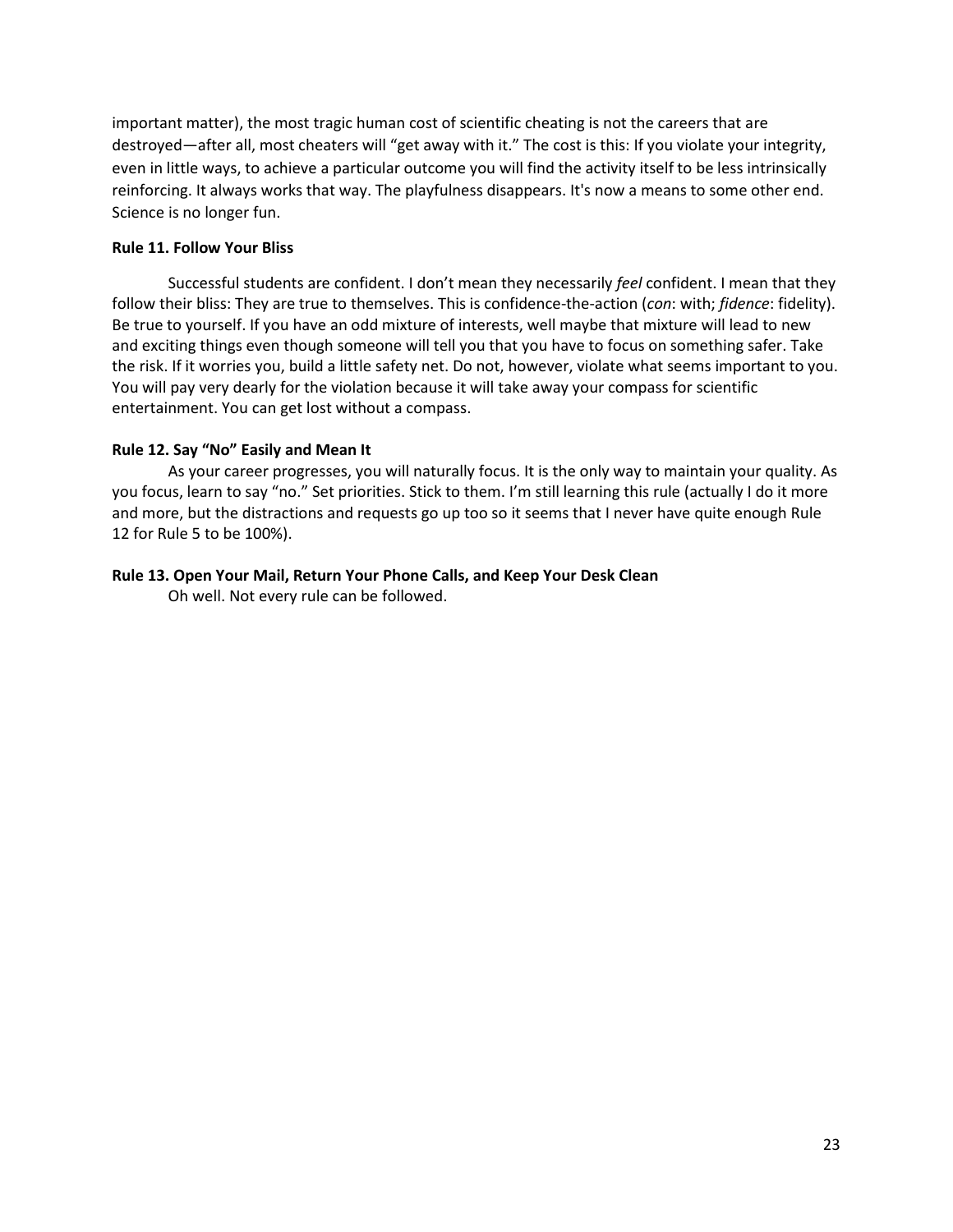# <span id="page-26-0"></span>STUDENT COMPETENCIES SELF-EVALUATION FORM

Students are expected to master the following skills by the end of the program. Please use the following self-evaluation form to help guide your professional development. Use the first column next to each competency to enter a number from the following rating scale that indicates how confident you are concerning your present ability to adequately meet the competency.

| Verv unconfident | Unconfident | Neither unconfident nor confident | Confident | - Very confident |
|------------------|-------------|-----------------------------------|-----------|------------------|

## *Behavioral and Psychological Assessment*

|                |                                                                                                                                                                                                       | <b>CONFIDENCE</b> | <b>COURSE</b> |
|----------------|-------------------------------------------------------------------------------------------------------------------------------------------------------------------------------------------------------|-------------------|---------------|
| $\mathbf{1}$   | Administer, score, and interpret a widely recognized<br>IQ test or tests.                                                                                                                             |                   |               |
| 2              | Select, administer, score, and interpret a battery of<br>rapid assessment instruments appropriate for<br>particular presenting complaints.                                                            |                   |               |
| 3              | Classify a mental health client using DSM-V.                                                                                                                                                          |                   |               |
| $\overline{4}$ | Develop a fear hierarchy (SUDS).                                                                                                                                                                      |                   |               |
| 5              | Write measurable goals and objectives.                                                                                                                                                                |                   |               |
| 6              | Write progress notes based on behavioral<br>observations.                                                                                                                                             |                   |               |
| 7              | Write a psychological evaluation based on the<br>characteristics of a particular case.                                                                                                                |                   |               |
| 8              | Graph effects of interventions on targeted problem<br>behavior.                                                                                                                                       |                   |               |
| 9              | Conduct a thorough clinical interview for assessment<br>and treatment purposes.                                                                                                                       |                   |               |
| 10             | Measure an interaction between two or more persons.                                                                                                                                                   |                   |               |
| 11             | Compute interobserver agreement on coded<br>observation data.                                                                                                                                         |                   |               |
| 12             | Design and interpret single case outcome with<br>research designs and methodology including reversal<br>designs, multiple baseline designs, multi-element<br>designs, and changing criterion designs. |                   |               |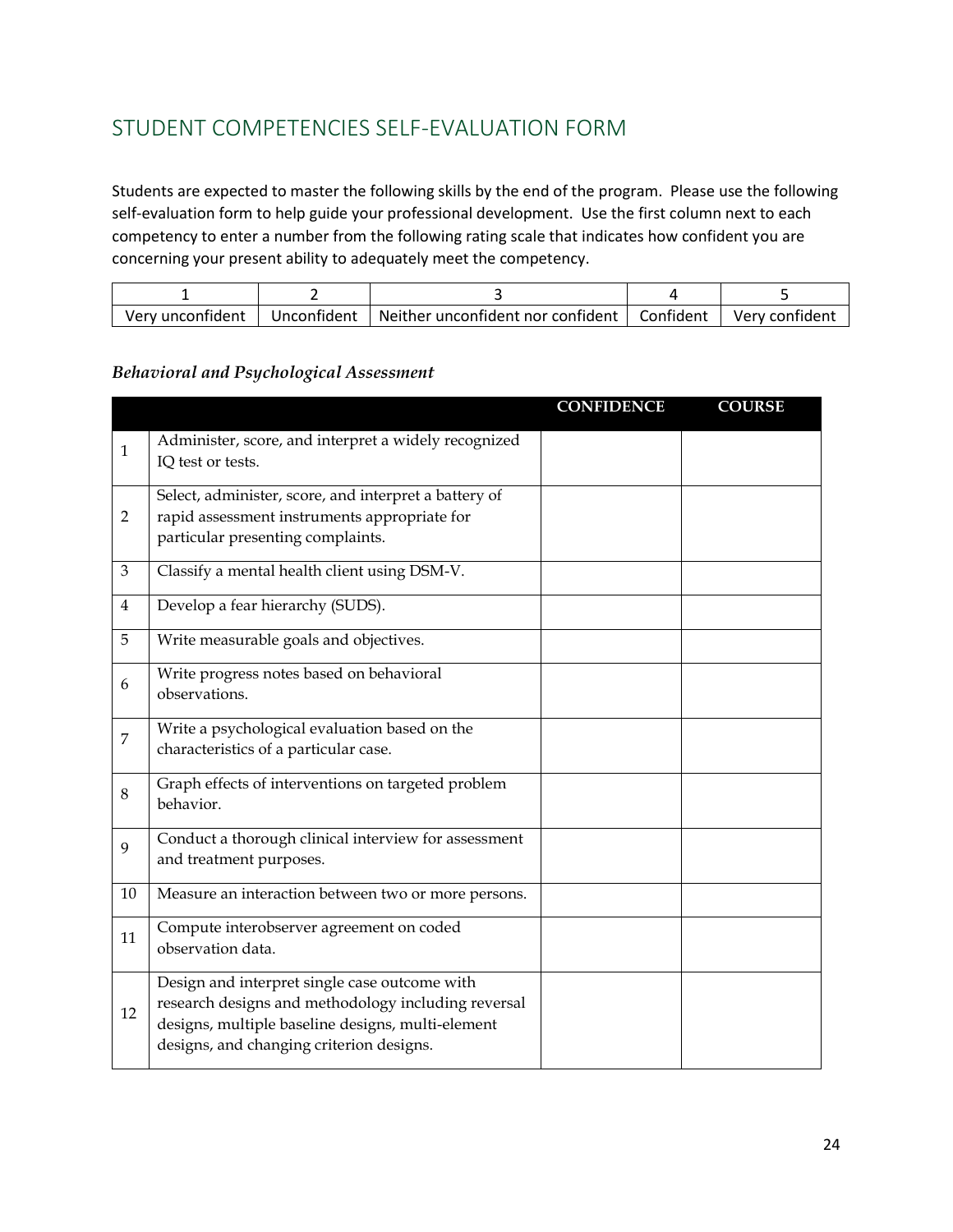|    | Use recording techniques to obtain accurate estimates |  |
|----|-------------------------------------------------------|--|
|    | of behavior. Methods include continuous recording,    |  |
|    | narrative recording, interval sampling, and product   |  |
| 13 | recording.                                            |  |
|    |                                                       |  |
| 14 | Perform a clinical functional analysis.               |  |
|    |                                                       |  |
| 15 | Identify a client's or system's strengths.            |  |
|    |                                                       |  |

# *Psychological and Behavioral Interventions -- Methods*

|                |                                                                                                                 | <b>CONFIDENCE</b> | <b>COURSE</b> |
|----------------|-----------------------------------------------------------------------------------------------------------------|-------------------|---------------|
|                |                                                                                                                 |                   |               |
| $\mathbf{1}$   | Teach successful relaxation with techniques such as<br>progressive muscle relaxation & diaphragmatic breathing. |                   |               |
| $\overline{2}$ | Lead a social skills training group.                                                                            |                   |               |
| 3              | Set up a behavior control program.                                                                              |                   |               |
| $\overline{4}$ | Design a token economy that incorporates contemporary<br>techniques.                                            |                   |               |
| 5              | Show how shaping could be used to teach a client a skill.                                                       |                   |               |
| 6              | Design methods to make possible simple yes/no<br>communication in a very low functioning individual.            |                   |               |
| $\overline{7}$ | Carry out assertiveness training.                                                                               |                   |               |
| $\,8\,$        | Describe the steps involved in habit reversal procedures.                                                       |                   |               |
| 9              | Conduct role playing/modeling to improve problem-solving<br>skills of children and adolescents.                 |                   |               |
| 10             | Identify range of applicability of, and apply traditional<br>cognitive and behavioral therapies.                |                   |               |
| 11             | Identify range of applicability of, and apply modern<br>cognitive and behavioral therapies.                     |                   |               |
| 12             | Identify range of applicability of, and utilize applied<br>behavior analysis interventions.                     |                   |               |
| 13             | Identify range of applicability of, and apply other current<br>empirically supported treatments.                |                   |               |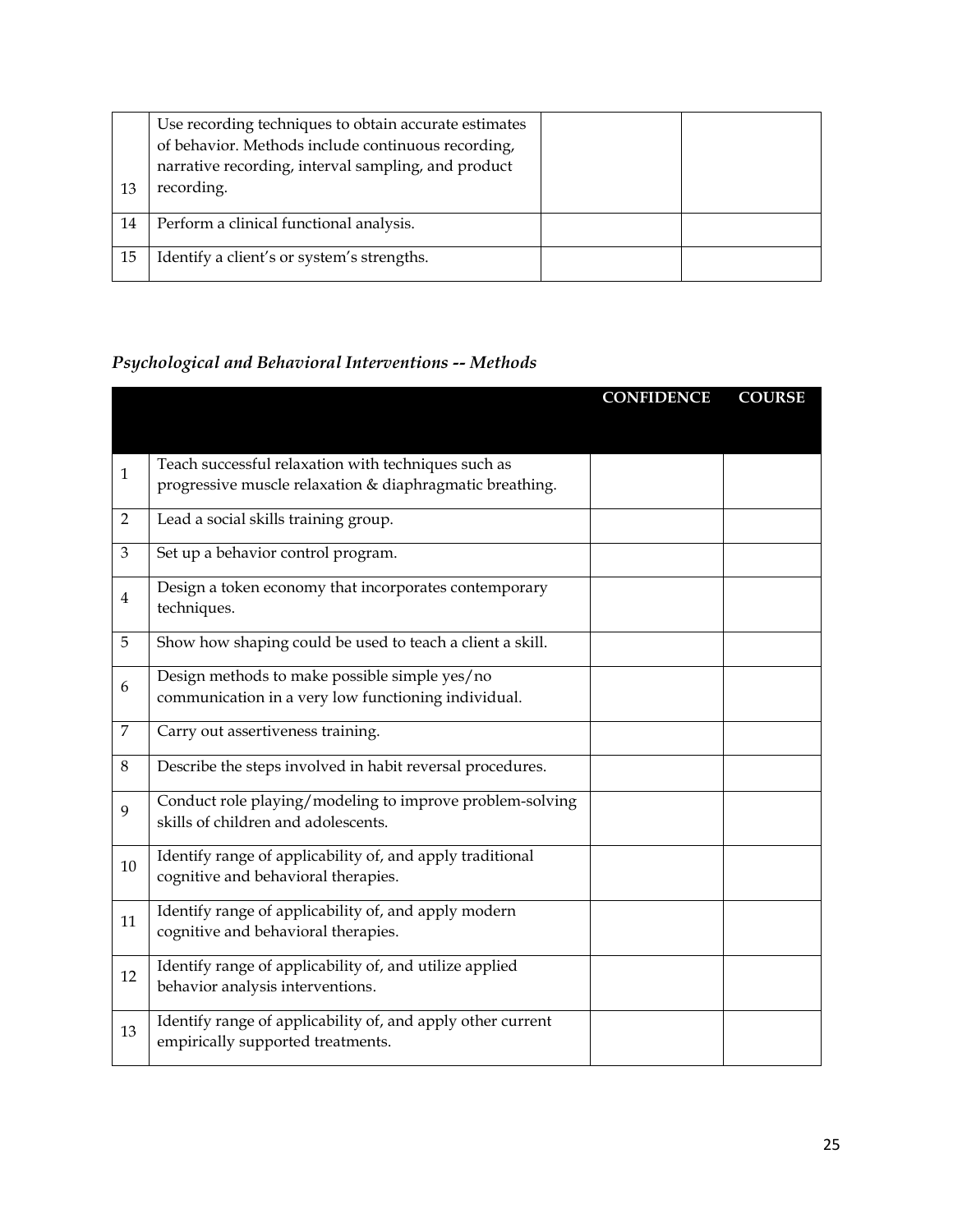|                |                                                                                                                                                                                                                                                                                                        | <b>CONFIDENCE</b> | <b>COURSE</b> |
|----------------|--------------------------------------------------------------------------------------------------------------------------------------------------------------------------------------------------------------------------------------------------------------------------------------------------------|-------------------|---------------|
|                |                                                                                                                                                                                                                                                                                                        |                   |               |
| $\mathbf{1}$   | Design successful procedures to reduce or eliminate<br>problems such as phobic behavior, panic attacks,<br>depressed behavior, anxiety disorders, mood<br>disorders, eating disorders, excessive behaviors,<br>obsessive-compulsive behavior, chronic pain,<br>headaches, and emotional dysregulation. |                   |               |
| 2              | Design interventions to improve performance.                                                                                                                                                                                                                                                           |                   |               |
| 3              | Enumerate self-control methods for persons who<br>complain of problems caused by a lack of self-<br>control.                                                                                                                                                                                           |                   |               |
| $\overline{4}$ | Design interventions to increase adherence to and<br>compliance with necessary routines.                                                                                                                                                                                                               |                   |               |
| 5              | Design interventions to improve daily functioning in<br>children with externalizing behaviors.                                                                                                                                                                                                         |                   |               |
| 6              | Design interventions to improve daily functioning in<br>children with internalizing behaviors.                                                                                                                                                                                                         |                   |               |
| 7              | Enumerate successful methods to improve medical<br>setting outcomes.                                                                                                                                                                                                                                   |                   |               |

# *Psychological and Behavioral Interventions – Presenting Complaints*

## *Consultation*

|   |                                                                                                 | <b>CONFIDENCE</b> |  |
|---|-------------------------------------------------------------------------------------------------|-------------------|--|
|   | Develop measurable therapeutic goals based on an<br>interview with a potential client.          |                   |  |
|   | Develop a contract between two or more individuals<br>such as a child and parent(s)             |                   |  |
| 3 | Teach clients to use behavioral principles for<br>themselves and others (e.g., their children). |                   |  |
| 4 | Train others in the appropriate application of time-<br>out procedures.                         |                   |  |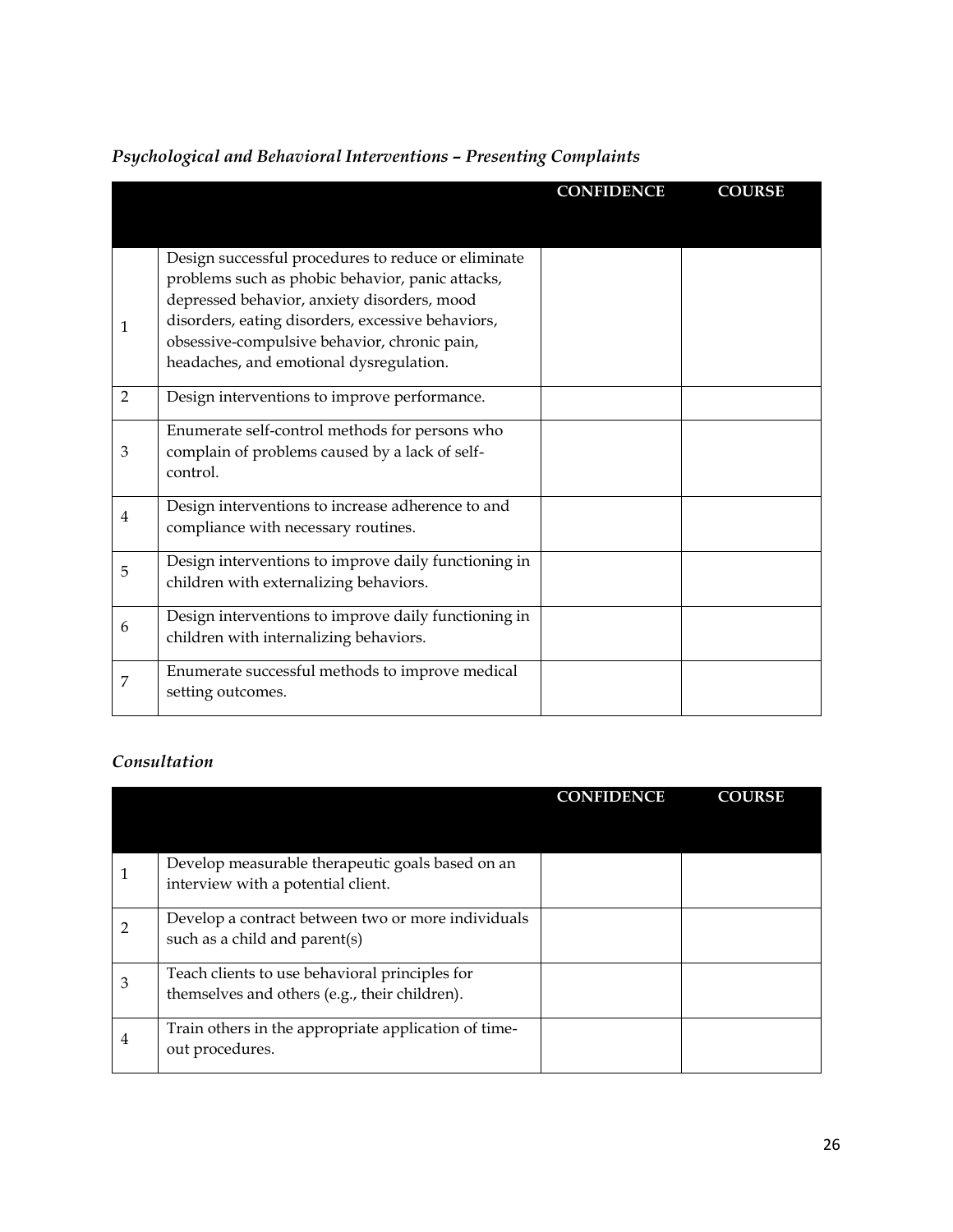| ხ | Design interventions to increase compliance with<br>beneficial environmental programs.                                                   |  |
|---|------------------------------------------------------------------------------------------------------------------------------------------|--|
| 6 | Break down complex tasks into small steps.                                                                                               |  |
|   | Set up programs to increase adaptive behaviors of<br>persons labeled psychotic, developmentally<br>disabled, or traumatic brain injured. |  |

## *Practical Skills*

|                |                                                                                                                    | <b>CONFIDENCE</b> | <b>COURSE</b> |
|----------------|--------------------------------------------------------------------------------------------------------------------|-------------------|---------------|
|                | Complete a literature review of effective interventions for<br>any designated problem behavior.                    |                   |               |
| $\mathfrak{D}$ | Analyze data using statistical software.                                                                           |                   |               |
| 3              | Construct useful and easily interpretable data sheets that<br>provide immediate visual records of behavior trends. |                   |               |
| $\overline{4}$ | Write professionally utilizing APA style.                                                                          |                   |               |
| 5              | Devise graphic representations of clinical data.                                                                   |                   |               |
| 6              | Communicate orally in a professional and confidential<br>manner                                                    |                   |               |

# *Ethical, Legal, and Professional Issues*

|                |                                                                      | <b>CONFIDENCE</b> | <b>COURSE</b> |
|----------------|----------------------------------------------------------------------|-------------------|---------------|
|                |                                                                      |                   |               |
| 1              | The Ethical Principles of the American Psychological<br>Association. |                   |               |
|                |                                                                      |                   |               |
|                | The Behavior Management Committee Process in Mental                  |                   |               |
|                | Health                                                               |                   |               |
| 3              | The Office of Recipient Rights in Mental Health.                     |                   |               |
| $\overline{4}$ | Issues and guidelines for the use of aversive behavioral             |                   |               |
|                | interventions.                                                       |                   |               |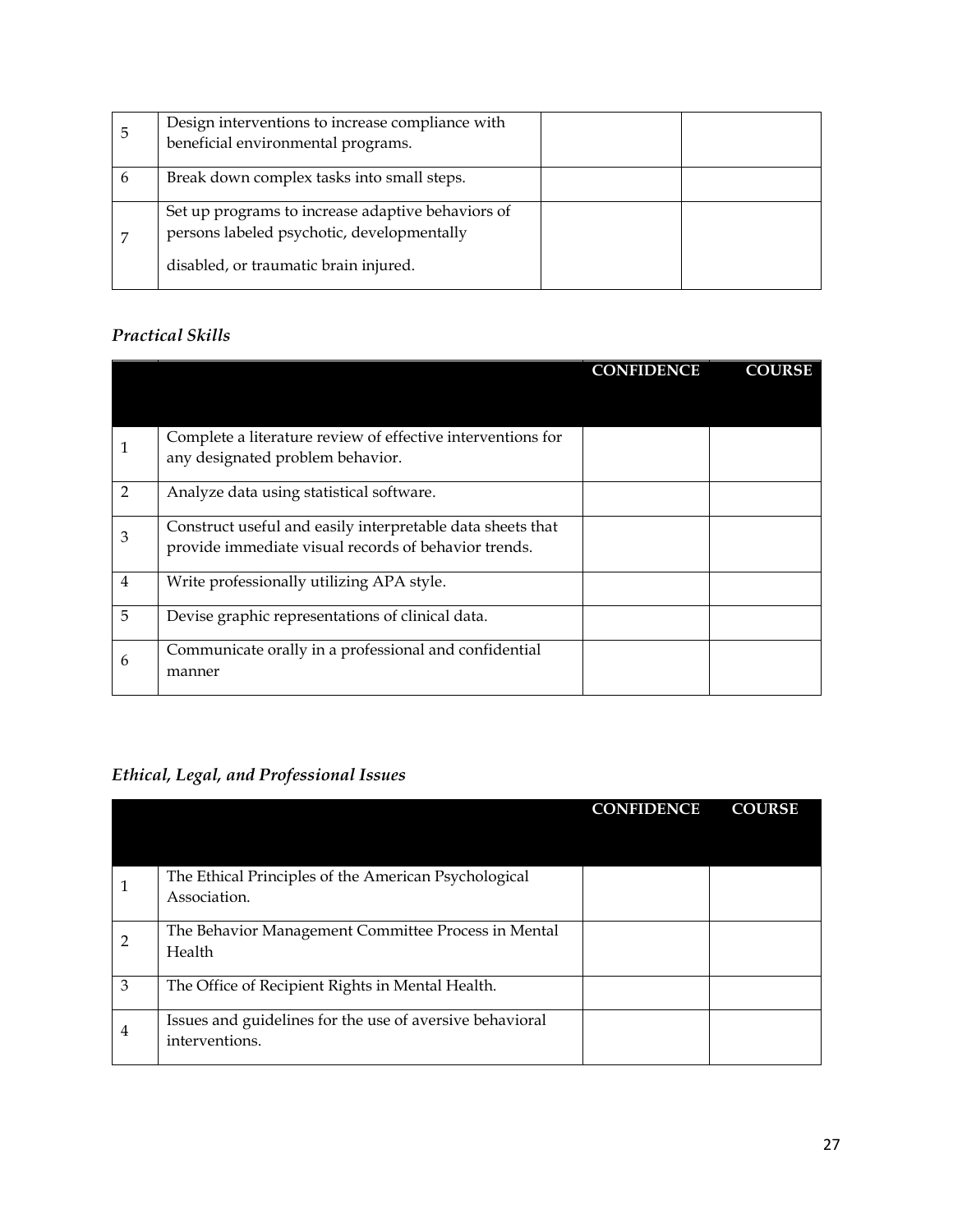| 5 | The Mental Health Code and Administrative Rules of the<br>Department of Mental Health. |  |
|---|----------------------------------------------------------------------------------------|--|
| 6 | Social validity versus therapeutic effectiveness.                                      |  |
|   | Comparative outcomes of various psychological<br>interventions.                        |  |
| 8 | Assessment and treatment issues that arise with<br>multiculturally diverse clients.    |  |
| 9 | Licensing Rules for psychologists regulated by the<br>Department of Commerce.          |  |

# *Academic Skills – Learning Theory and Conceptual Foundation*

|                |                                                        | <b>CONFIDENCE</b> | <b>COURSE</b> |
|----------------|--------------------------------------------------------|-------------------|---------------|
|                |                                                        |                   |               |
| $\mathbf{1}$   | Positive reinforcer and reinforcement                  |                   |               |
| $\overline{2}$ | Negative reinforcer and reinforcement                  |                   |               |
| 3              | Primary reinforcer and reinforcement                   |                   |               |
| $\overline{4}$ | Secondary (conditioned) reinforcement                  |                   |               |
| 5              | Punisher/punishment: positive                          |                   |               |
| 6              | Punisher/punishment: negative (response cost; penalty) |                   |               |
| $\overline{7}$ | Extinction (extinction burst)                          |                   |               |
| 8              | Escape                                                 |                   |               |
| 9              | Avoidance                                              |                   |               |
| 10             | Three-term contingency Sd--->R--->Sr+                  |                   |               |
| 11             | Generalization                                         |                   |               |
| 12             | Discriminative stimulus (Sd)                           |                   |               |
| 13             | Stimulus control                                       |                   |               |
| 14             | Establishing operation/setting event                   |                   |               |
| 15             | Chaining                                               |                   |               |
| 16             | Adventitious reinforcement (superstitious behavior)    |                   |               |
| 17             | Unconditional stimulus (UCS)                           |                   |               |
| 18             | Unconditional response (UCR)                           |                   |               |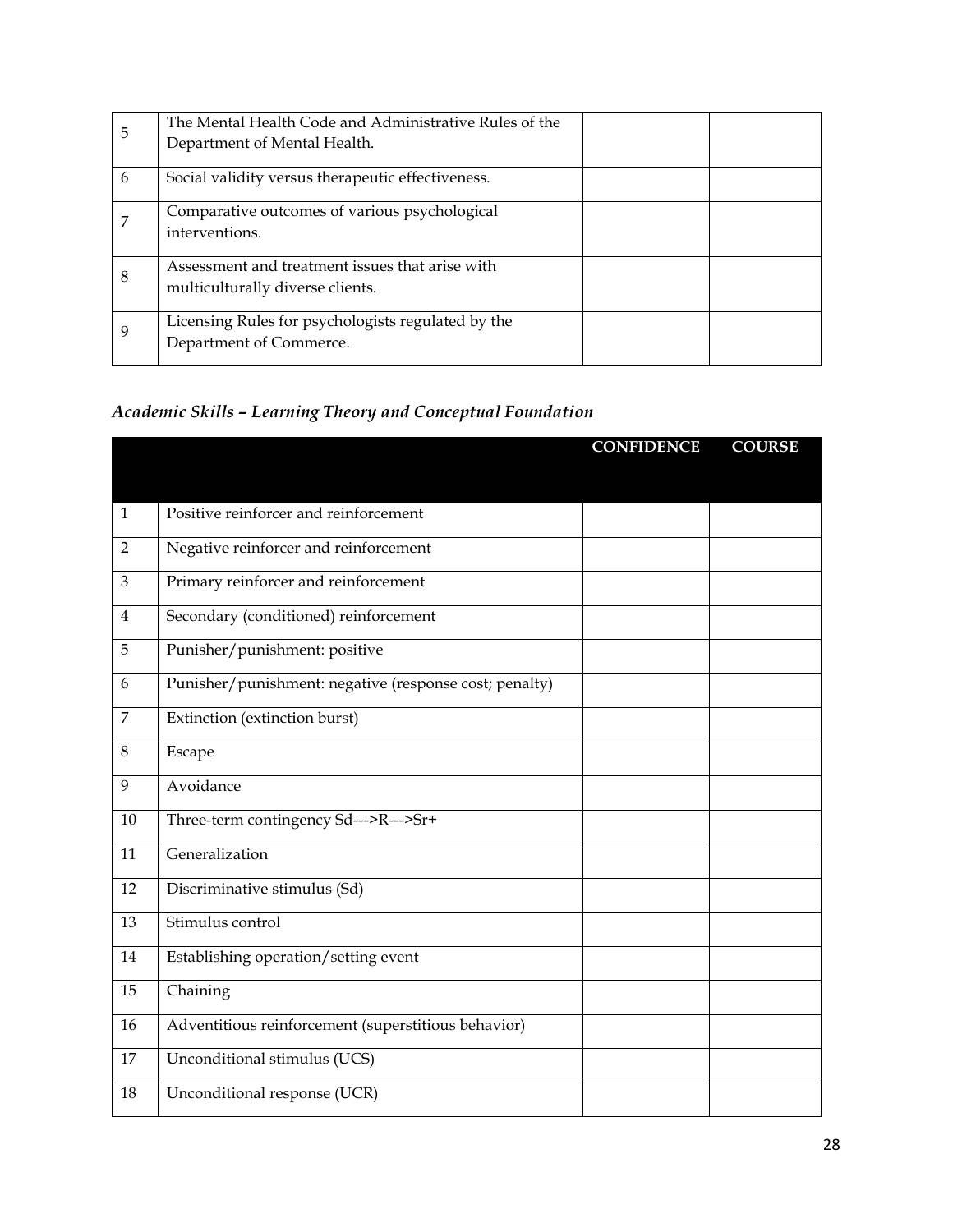| 19 | Conditional stimulus (CS)                                 |  |
|----|-----------------------------------------------------------|--|
| 20 | Conditional response (CR)                                 |  |
| 21 | Elicit/elicitation                                        |  |
| 22 | Habituation                                               |  |
| 23 | Spontaneous recovery                                      |  |
| 24 | Respondent extinction                                     |  |
| 25 | Frequency                                                 |  |
| 26 | Duration                                                  |  |
| 27 | Latency                                                   |  |
| 28 | Magnitude                                                 |  |
| 29 | Topography                                                |  |
| 30 | Probability                                               |  |
| 31 | Continuous reinforcement                                  |  |
| 32 | Fixed ratio schedules                                     |  |
| 33 | Variable ratio schedules                                  |  |
| 34 | Fixed interval schedules                                  |  |
| 35 | Variable interval schedules                               |  |
| 36 | Differential reinforcement of other behavior (DRO)        |  |
| 37 | Differential reinforcement of low rates (DRL)             |  |
| 38 | Differential reinforcement of incompatible behavior (DRI) |  |

# *Academic Skills – Basic Techniques*

|                |                                              | <b>CONFIDENCE</b> | <b>COURSE</b> |
|----------------|----------------------------------------------|-------------------|---------------|
|                | Shaping                                      |                   |               |
| 2              | Time out (exclusionary and non-exclusionary) |                   |               |
| 3              | Errorless stimulus control                   |                   |               |
| $\overline{4}$ | Stimulus shaping                             |                   |               |
| 5              | Stimulus fading                              |                   |               |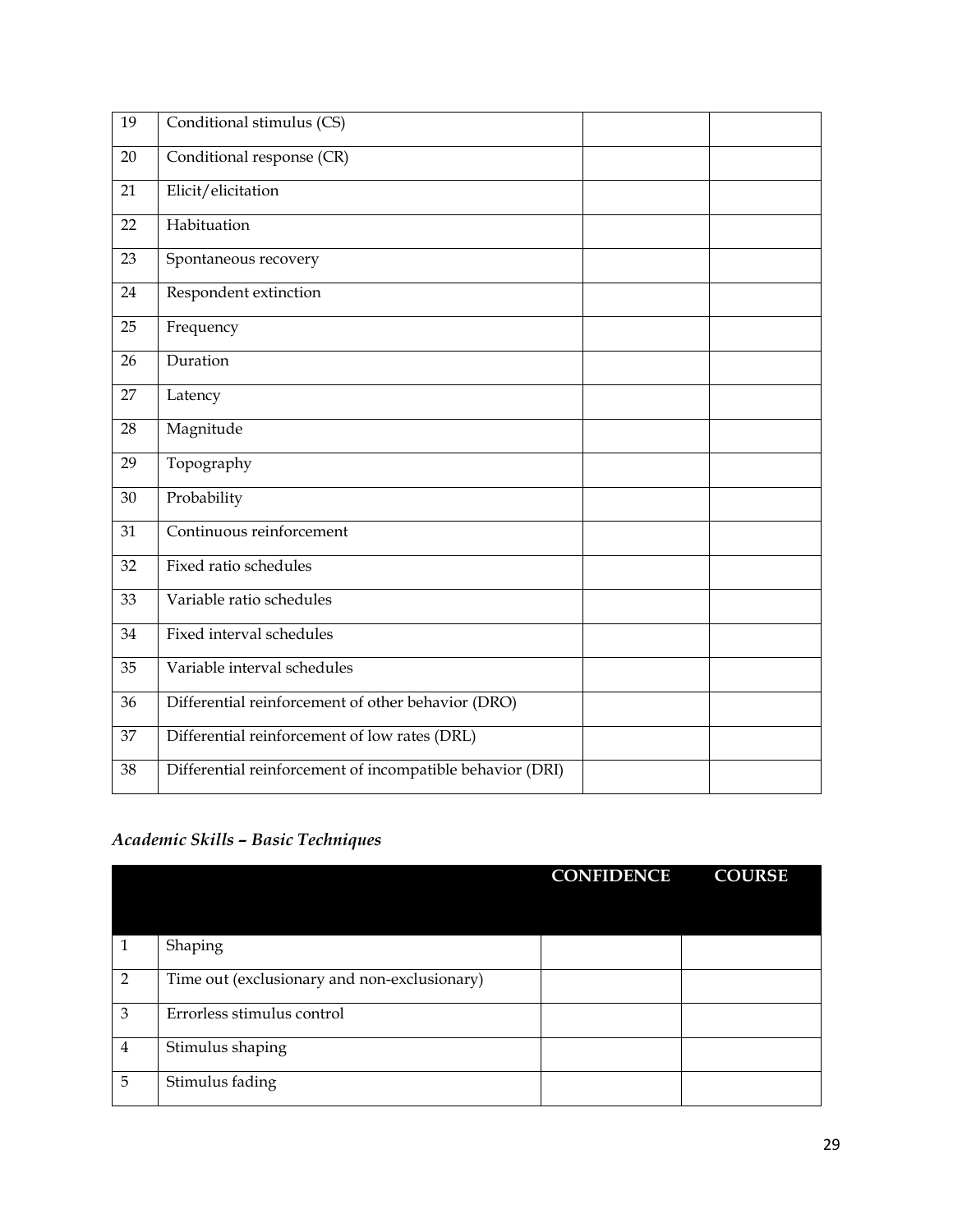| 6           | Stimulus change (stimulus control)                 |  |
|-------------|----------------------------------------------------|--|
|             | Overcorrection (positive practice and restitution) |  |
| 8           | Prompting (verbal, gestural, manual, physical)     |  |
| $\mathbf Q$ | Hierarchal use of prompts and prompt fading        |  |
| 10          | Chaining (backward, forward, and total task)       |  |
| 11          | Premack principle                                  |  |

# *Academic Skills – Theoretical Systems*

|                |                                                        | <b>CONFIDENCE</b> | <b>COURSE</b> |
|----------------|--------------------------------------------------------|-------------------|---------------|
|                |                                                        |                   |               |
| 1              | Radical Behaviorism                                    |                   |               |
|                |                                                        |                   |               |
| $\overline{2}$ | Methodological Behaviorism                             |                   |               |
| 3              | Contextualism                                          |                   |               |
| $\overline{4}$ | Interbehaviorism                                       |                   |               |
| 5              | Control Systems Theory                                 |                   |               |
| 6              | <b>Functional Analysis</b>                             |                   |               |
| $\overline{7}$ | <b>Correlation Analysis</b>                            |                   |               |
| 8              | Events vs. constructs and procedures vs. postulates    |                   |               |
| 9              | Social validity                                        |                   |               |
| 10             | Basic and applied behavior analysis                    |                   |               |
| 11             | Scientist-practitioner split in traditional psychology |                   |               |
| 12             | Aversive control vs. a constructional approach         |                   |               |
| 13             | Intrapsychic vs. behavior analysis distinction         |                   |               |
| 14             | Private events (covert events, inaccessible events)    |                   |               |
| 15             | Mentalism                                              |                   |               |
| 16             | Medical model                                          |                   |               |
| 17             | Dualism                                                |                   |               |
| 18             | Cognitive psychology                                   |                   |               |
| 19             | Environmentalism                                       |                   |               |